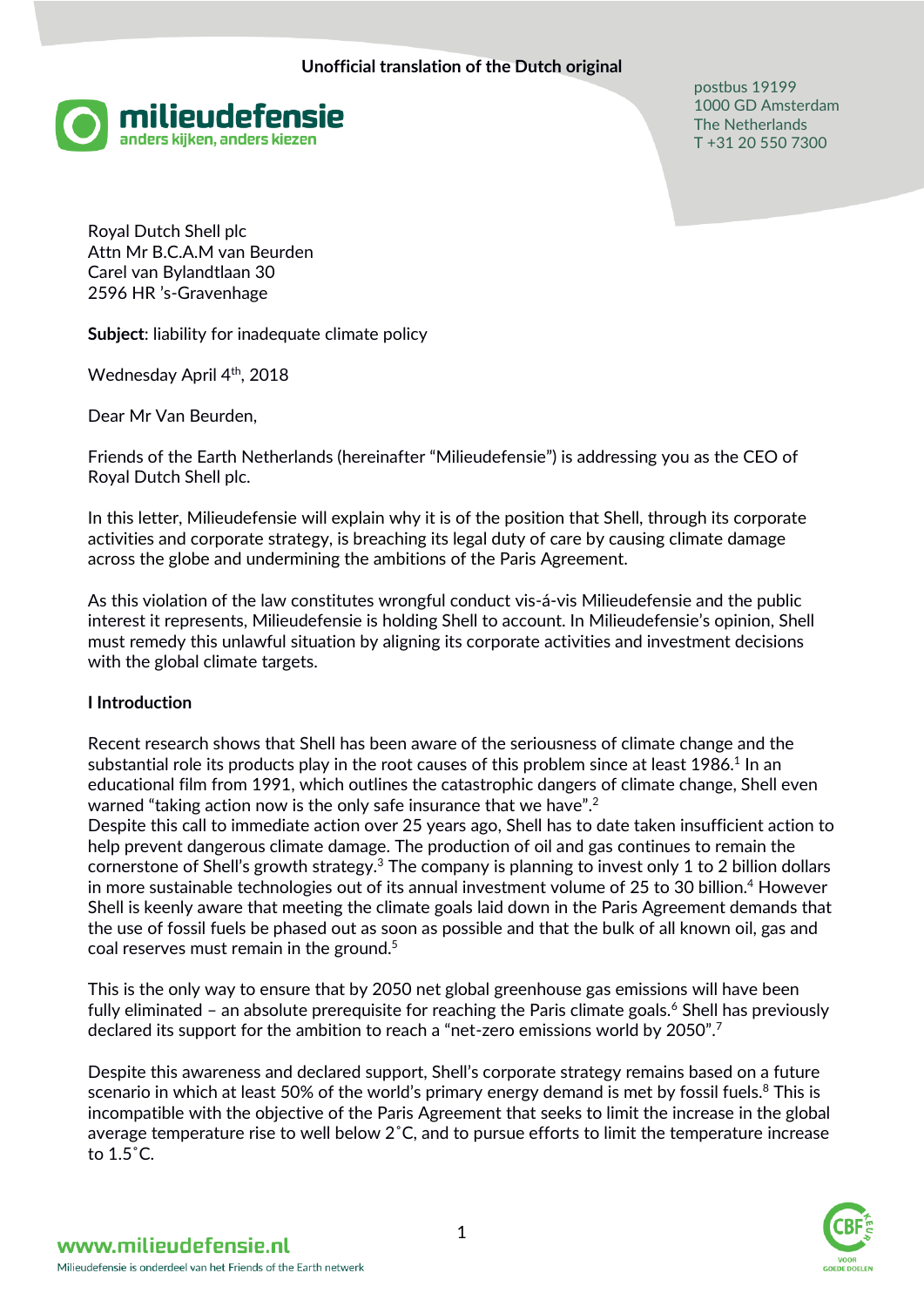

Reaching this target is of vital importance, as it aims to prevent the most dangerous and even catastrophic impacts of climate change for mankind, as well as the associated extensive human rights violations.<sup>9</sup> However, through its current corporate activities and strategy, Shell continues to contribute to a world which will experience a more than 2˚C rise in temperature, resulting in major risks for humankind.

World-wide, the serious impacts of climate change have already begun to manifest themselves. Scientific research shows that the impacts of climate change are already being felt on all continents and across the oceans.<sup>10</sup> Global warming is causing changes to our living environment worldwide. This, according to scientists, constitutes a danger to human populations, public health, property and family life, the ecosystems that humankind depends upon and the global economy.<sup>11</sup> Sea levels are rising, ice caps are melting and oceans are acidifying. There is a mounting risk of a substantial share of animal and plant species becoming extinct and there is an increase in the frequency and/or intensity of socially disruptive storms, torrential rains, flooding, heat waves and wildfires.<sup>12</sup> These and other impacts of climate change, such as food and water shortages, are set to become more serious as the production and use of fossil fuels continues and the planet continues to heat up as a result.<sup>13</sup>

By continuing to contribute to catastrophic climate change of around two degrees or more and by failing to phase out its fossil fuel activities in accordance with the Paris climate objectives, in full knowledge of the above-stated facts, Shell is breaching its legal responsibility according to national law. According to Milieudefensie, Shell's reluctance to phase out its fossil fuel activities is a wrongful act vis-á-vis Milieudefensie and the public interest it defends, which constitutes the basis for Milieudefensie's decision to hold Shell to account.

# **II Liability**

According to Milieudefensie, Shell is liable for its substantial contribution to climate change and for the associated social and environmental damages. Milieudefensie requests submission of a written response on behalf of Shell within eight weeks of the date of this letter, addressing the following demands:

i) That Shell accepts legal responsibility to amend its corporate strategy and investment decisions and to align them with the global climate objectives as laid down in the Paris Agreement;

ii) That Shell will phase out its oil and gas production and will reduce the emissions associated with its energy products (scope 3 emissions) to zero by 2050 in order to contribute to the objective of a "net-zero emissions world by 2050"<sup>14</sup>;

iii) That Shell comes to an agreement with Milieudefensie to further elaborate, implement, embed and publicly report on this critical challenge, including by adopting interim emission reduction targets.

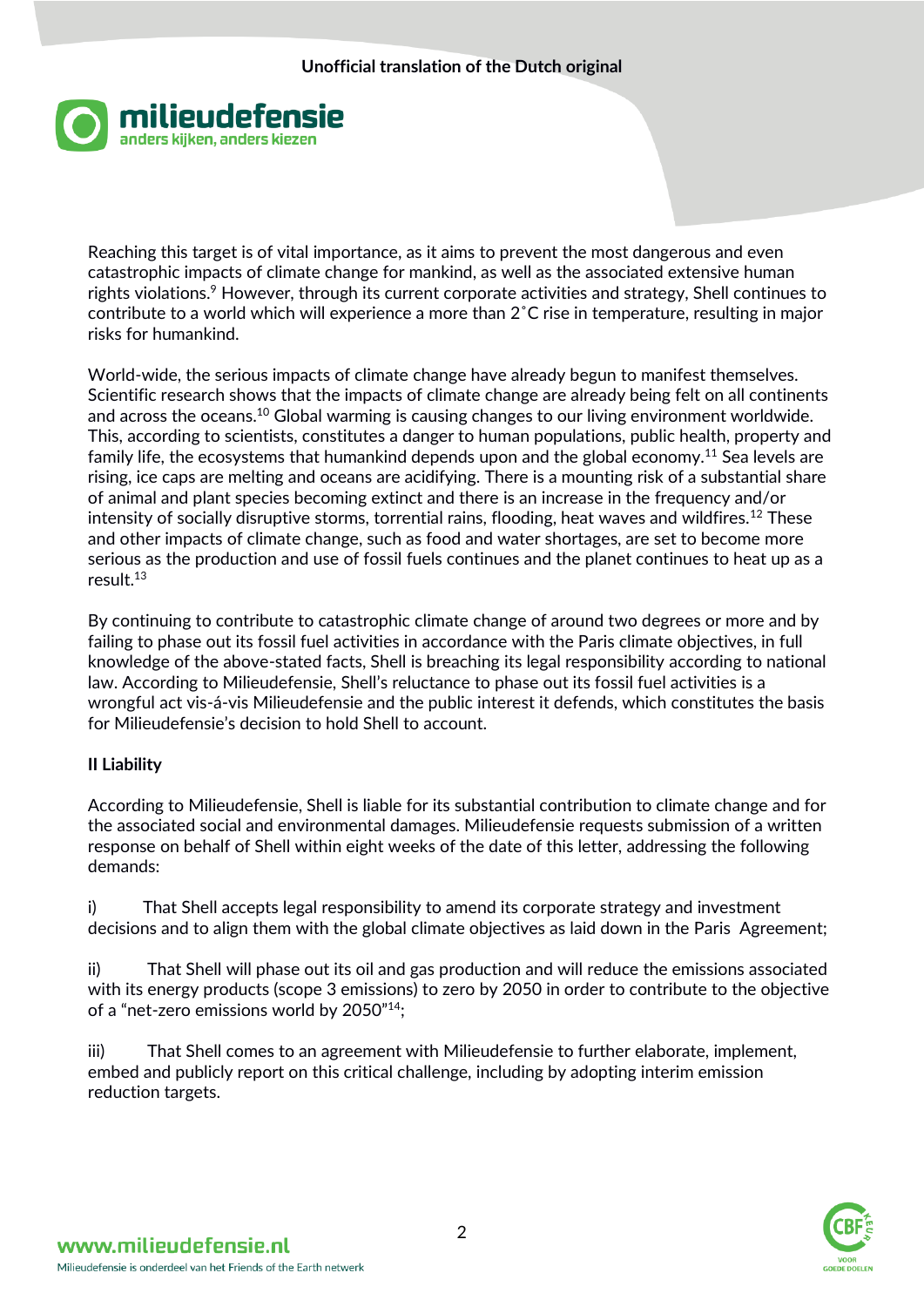

In the absence of a response within eight weeks, Milieudefensie will conclude that Shell refuses to comply with this request. This will leave Milieudefensie no other option than to sue Shell and request the competent court to compel Shell to take the required action.

### **III Further substantiation of Shell's liability**

Milieudefensie is a legal persona as defined in article 3:305a of the Dutch Civil Code. This implies it has standing to demand collective legal protection for the social interests it represents pursuant to its articles of association.

Milieudefensie is an association with 80,000 members and donors. Pursuant to its articles of association, its main objective is to contribute, in the widest sense, to solving and preventing environmental problems and to work towards a sustainable society at the global, national, regional and local level, for both present and future generations. Counteracting world-wide climate change and severe social and environmental damage, is part of Milieudefensie's statutory remit.

The liability claim contained in this letter is addressed to Royal Dutch Shell and the Shell Group as a whole (jointly referred to in this letter as "Shell").

Milieudefensie targets Royal Dutch Shell plc as the parent company of the Shell Group, in charge of determining the Group's unlawful (climate) policy and hence bearing legal responsibility.<sup>15</sup> As Royal Dutch Shell is headquartered in the Netherlands and Shell's climate policy is determined by the board of Royal Dutch Shell, Shell's climate policy is subject to Dutch jurisdiction and Dutch law.<sup>16</sup>

Dutch law places Shell under a legal obligation to respect human rights and to act responsibly, in accordance with the applicable due diligence standard enshrined in Dutch law.<sup>17</sup> If Shell breaches these obligations, the company is guilty of unlawful conduct vis-á-vis parties (at risk of) suffering harm as a consequence. This may result in a liability to pay out compensation, but also in a court order requiring the company to cease the wrongful actions, in order to avoid or limit harm as much as possible. Milieudefensie is aiming for the latter.

Due diligence enshrined in Dutch law is an open legal standard to be substantiated on the basis of the circumstances of the case at hand. The standard is determined, inter alia, on the basis of scientific findings and treaty provisions. This so-called consequential effect of treaty provisions and science on the elaboration of the due diligence norm is generally recognised in jurisprudence and legal literature.<sup>18</sup> It is by this effect that treaty provisions and objectives of the Paris Agreement may determine what ought to constitute socially responsible behaviour on the part of Shell according to Dutch standards, even if Shell is not a party to the treaty.

This consequential effect also extends to provisions of, for example, the UN Framework Convention on Climate Change (UNFCCC) and the European Convention on Human Rights (ECHR), which refer to, inter alia, the precautionary principle, which determines that taking measures may not be postponed until there is full scientific certainty. Hence, the precautionary principle can also be taken into account in determining Shell's obligations under its duty of care.

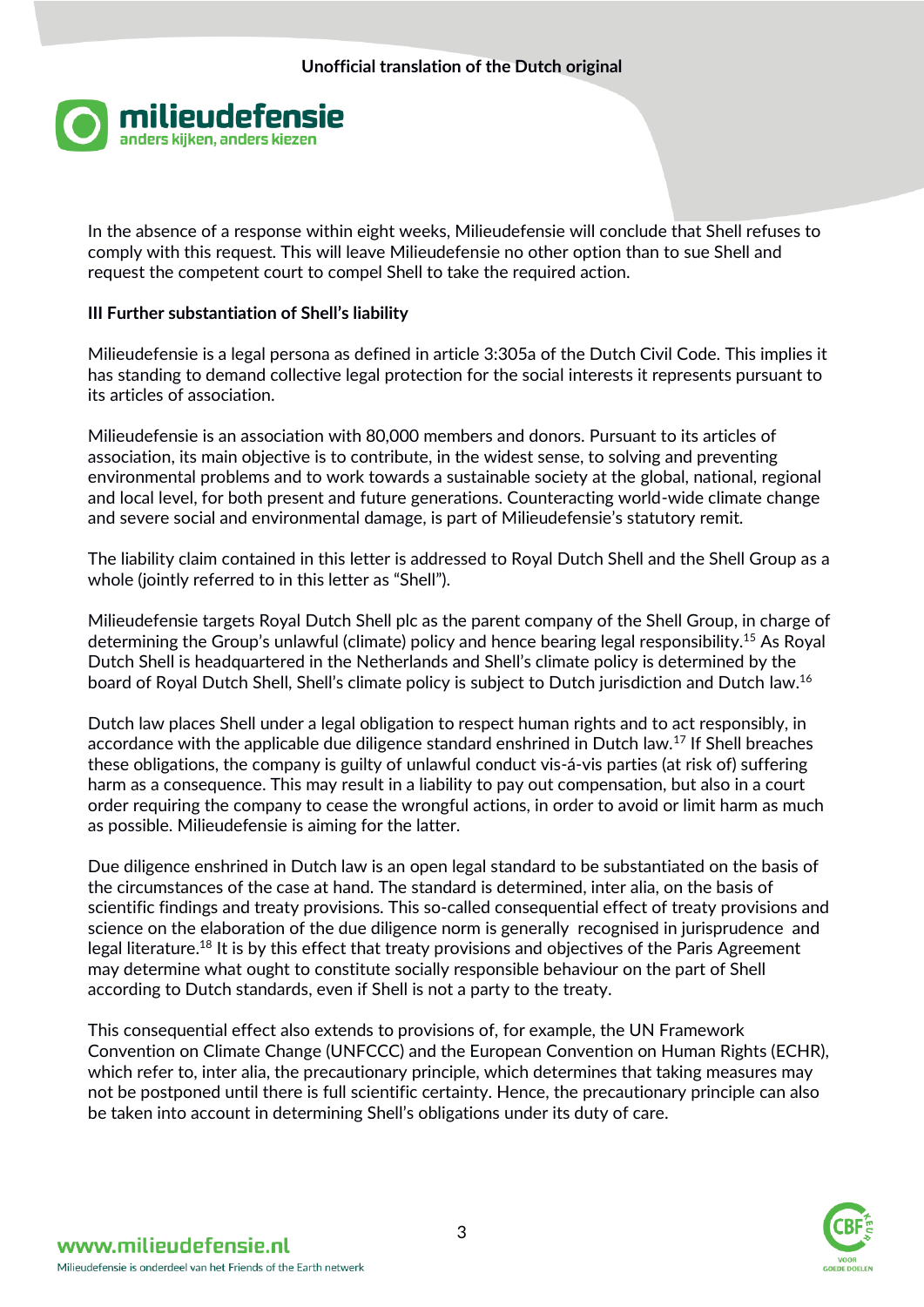

It is, among other things, because of this consequential effect – as well as because of the application of the *Kelderluik* criteria ('Trapdoor criteria') – that the District Court of The Hague in the Urgenda case ruled that the climate policy of the Dutch State was in breach of its duty of care and hence unlawful.<sup>19</sup> The State was subsequently ordered by the court to amend and improve its climate policy. Like the State, Shell must accept this consequential effect and Milieudefensie is of the opinion that this should have consequences for Shell's current climate strategy.

A further elaboration of the due diligence norm under Dutch jurisprudence is that Shell may not cause unnecessary risks to third parties if such risks – in this case the risk of global warming of around 2 degrees or more – can be prevented through measures taken by Shell. Additional necessary criteria for liability are that the risks are or should have been known by Shell; that there is a sufficiently real expectation that these risks may in fact materialise; and that the danger is serious enough to demand action from Shell, taking into consideration the possible negative impacts of taking action for the company.<sup>20</sup>

The due diligence obligation also applies in cases, such as in the case of climate change, in which Shell is not solely responsible for generating the risk, but where multiple parties bear a joint responsibility. A prerequisite is that Shell's part in this jointly generated risk is substantial enough for it to not be deemed negligible.<sup>21</sup>

The facts presented below show that said criteria for liability are met and that Shell is failing to act in accordance with its legal responsibilities in relation to the climate issue:

- a) Shell has been aware that fossil fuels lead to climate change for a long time;
- b) Shell has been aware that climate change has severe consequences for a long time;
- c) Shell substantially contributes to climate change;
- d) Shell has been aware that global warming must remain well below 2°C for a long time;
- e) Shell has been aware that it needs to take (precautionary) measures for a long time;
- f) Shell has been on a collision course with global climate objectives since 2007;
- g) Shell is misleading the general public with regard to the (un)sustainability of its business;
- h) Shell is basing its strategy on the assumption that the climate ambitions will not be realised;
- i) Shell's climate ambitions are insufficient;
- j) Shell continues to invest in fossil resources which must remain in the ground;
- k) Shell is hampering the energy transition;

Milieudefensie will elaborate on each item and conclude with closing remarks.

### a) Shell has been aware that fossil fuels lead to climate change for a long time

Shell has been producing and selling fossil fuels since it was established in 1890. Greenhouse gases are emitted, *inter alia*, in the production, transport and use (combustion) of fossil fuels. The most important of these greenhouse gases is carbon dioxide  $(CO_2)$ .  $CO_2$  that has been released into the atmosphere remains present in the Earth's atmosphere for hundreds or up to a thousand years and, when concentrations of  $CO<sub>2</sub>$  reach a certain level, this has the highly dangerous effect of changing our global climate.<sup>22</sup>

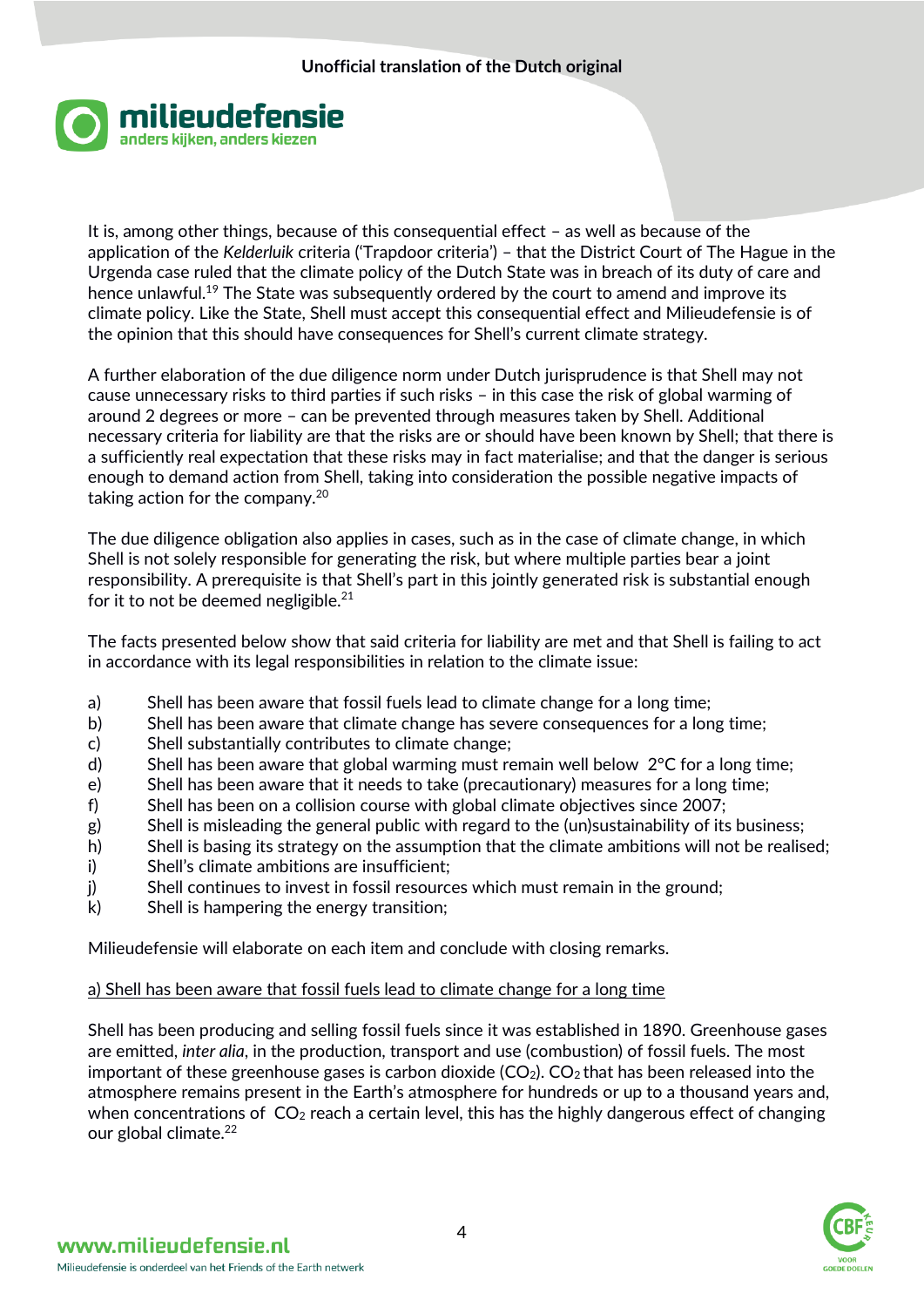

Shell has been aware of the causal relationship between the production and combustion of fossil fuels and climate change since at least 1986, as evidenced by an internal Shell report from that year in which Shell climate researchers confirm that  $CO<sub>2</sub>$  contributes to global warming and that the use of fossil fuels is a primary source of  $CO<sub>2</sub>$  emissions.<sup>23</sup> That the use of fossil fuels is causing climate change has since remained Shell's formal position.

It is probable that Shell was already aware of this causal relationship well before 1986. Already in 1968, the American Petroleum Institute (API), an industry organisation of which Shell was (and is) a member, issued a report which notes the causal relationship between fossil fuels and climate change.<sup>24</sup> In 1972, a Shell director co-authored a report which referred to the 1968 report as a sound study, compiled by renowned scientists.<sup>25</sup>

### b) Shell has been aware that climate change has severe consequences for a long time

The severity of the impacts of climate change was also known to Shell since at least 1986. The above-mentioned report from 1986 warns for "significant changes in sea level, ocean currents, precipitation patterns, regional temperature and weather" and indicates that these changes may exceed any changes in climate that have occurred over the last 12,000 years (since the end of the last Ice Age). The report warns: "Such relatively fast and dramatic changes would impact on the human environment, future living standards and food supplies and could have major social, economic and political consequences". The Shell report continues: "It is possible that the environment will be affected to such an extent that some parts of the earth may become uninhabitable."<sup>26</sup>

This knowledge prompted Shell to take measures. In 1989, for example, Shell decided to adapt the design of its "Troll A" gas production platform to rising sea levels and the more powerful waves and storms Shell is expecting as a result of climate change during the more than 70 years' exploitation period foreseen for this platform, the adaptation costing several tens of millions of dollars.<sup>27</sup>

Shell is so acutely aware of the severity of the situation that in 1991 it decides to produce an educational film, entitled "Climate of Concern". In this film Shell warns viewers of the dangers of climate change. According to Shell, abnormal weather conditions could become the norm in every country in the world. According to the film, changes to the climate could come about so rapidly that society would not be able to adapt. Among other things, Shell warns of climate refugees losing their homes and everything they own as a result of rising sea levels and catastrophic changes to their living environment. Shell concludes its film with the warning: "taking action now is the only safe insurance that we have".<sup>28</sup>

Because of the severe consequences of climate change for humankind and the environment, which Shell foresaw decades ago, the Human Rights Council of the United Nations stated in a resolution adopted in 2009 that climate change leads to the violation of human rights world-wide, including violations of the right to life, to health and to respect for family life.<sup>29</sup> By continuing to contribute to climate change, Shell, together with the other major fossil fuel multinationals, bears a special responsibility for (the projected rise in) such human rights violations as a result of imminent climate change.

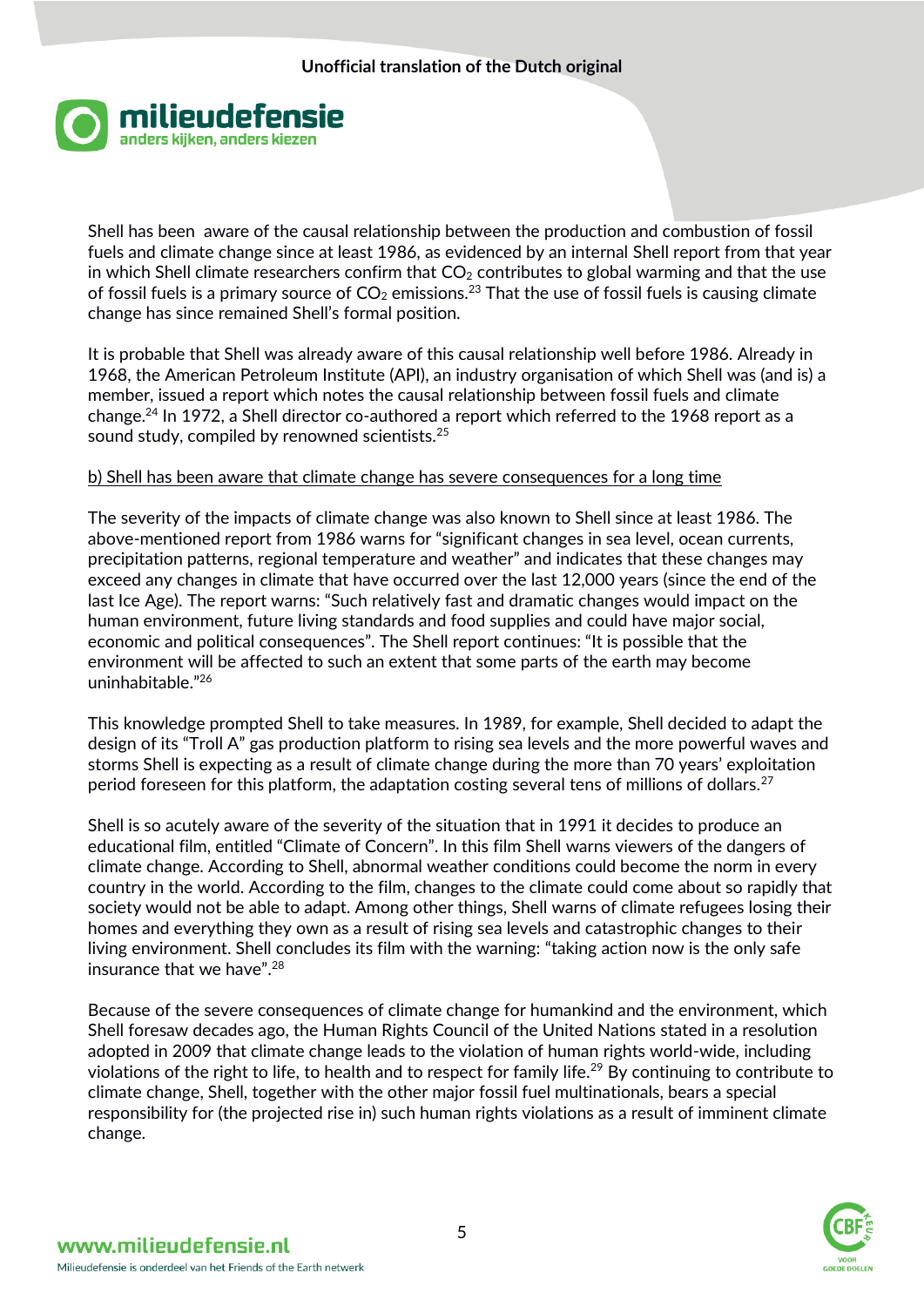

### c) Shell substantially contributes to climate change

There is a clear and measurable relationship between the activities of Shell and global warming and the resulting climate change. A scientific study published in  $2017$ ,<sup>30</sup> as well as earlier studies published in scientific journals, shows that since its establishment in 1890, Shell has been one of the largest individual contributors to the increased amounts of  $CO<sub>2</sub>$  in the atmosphere. 1.8% of the total increase is directly attributable to Shell's corporate activities. Half of the emissions attributable to Shell have taken place since 1986, which is to say, after Shell was demonstrably aware of the fact that the use of fossil fuels leads to climate change.<sup>31</sup> In addition, 1.6% of the measured rise in temperature and 1.4% of the measured rise in sea levels can be traced back to Shell's corporate activities.<sup>32</sup>

According to Shell, the company began to measure and report on the amount of greenhouse gases linked to its corporate activities and the use of its products by consumers in 1997.<sup>33</sup> For the year 2002, Shell reported that on this basis the company was the source of the equivalent of 3.6% of the world-wide  $CO<sub>2</sub>$  emissions in that year.<sup>34</sup> This shows that Shell has been aware for quite some time of the fact that its activities and the products it produces generate a substantial and measurable contribution to global warming.

For comparison: based on the above percentages, Shell's contribution to global emissions is significantly higher than the 0.5% contribution to global emissions by the Dutch State, for which it was held responsible by the District Court of The Hague in 2015.<sup>35</sup> This implies that Shell's contribution to climate change is sufficiently substantial to hold Shell legally accountable for it.

Given the fact that the bulk of human greenhouse gas emissions is attributable to the products of a small number of fossil companies, Milieudefensie does not believe that everybody is equally responsible for climate change and that hence no one might be held individually responsible. Because of Shell's substantial contribution to climate change, Shell has a major and special responsibility to stop causing dangerous climate change.

Given its special responsibility, Milieudefensie believes that Shell should be held accountable for its contribution to climate change and the significant climate damages caused by climate change across the globe. As you know, among others, the cities of New York and San Francisco have recently instituted legal proceedings against Shell, claiming that Shell, along with four other oil and gas companies, is liable for the damages caused in both cities by stronger storms and hurricanes, increased heat waves and rising sea levels.<sup>36</sup> The claimants argue that Shell is liable for the huge costs the cities' administrators have already incurred and will need to cover to redesign their cities to adequately protect their cities and their populations from the future effects of climate change. These city councils base their action on the fact that Shell's contribution to climate change constitutes a threat to, *inter alia*, public order, safety and health.

### d) Shell has been aware that global warming must remain below 2°C for a long time

Given Shell's early knowledge of the severity of climate change, given the reports written by its own climate scientists, the close relationships between Shell and, among others, the Dutch

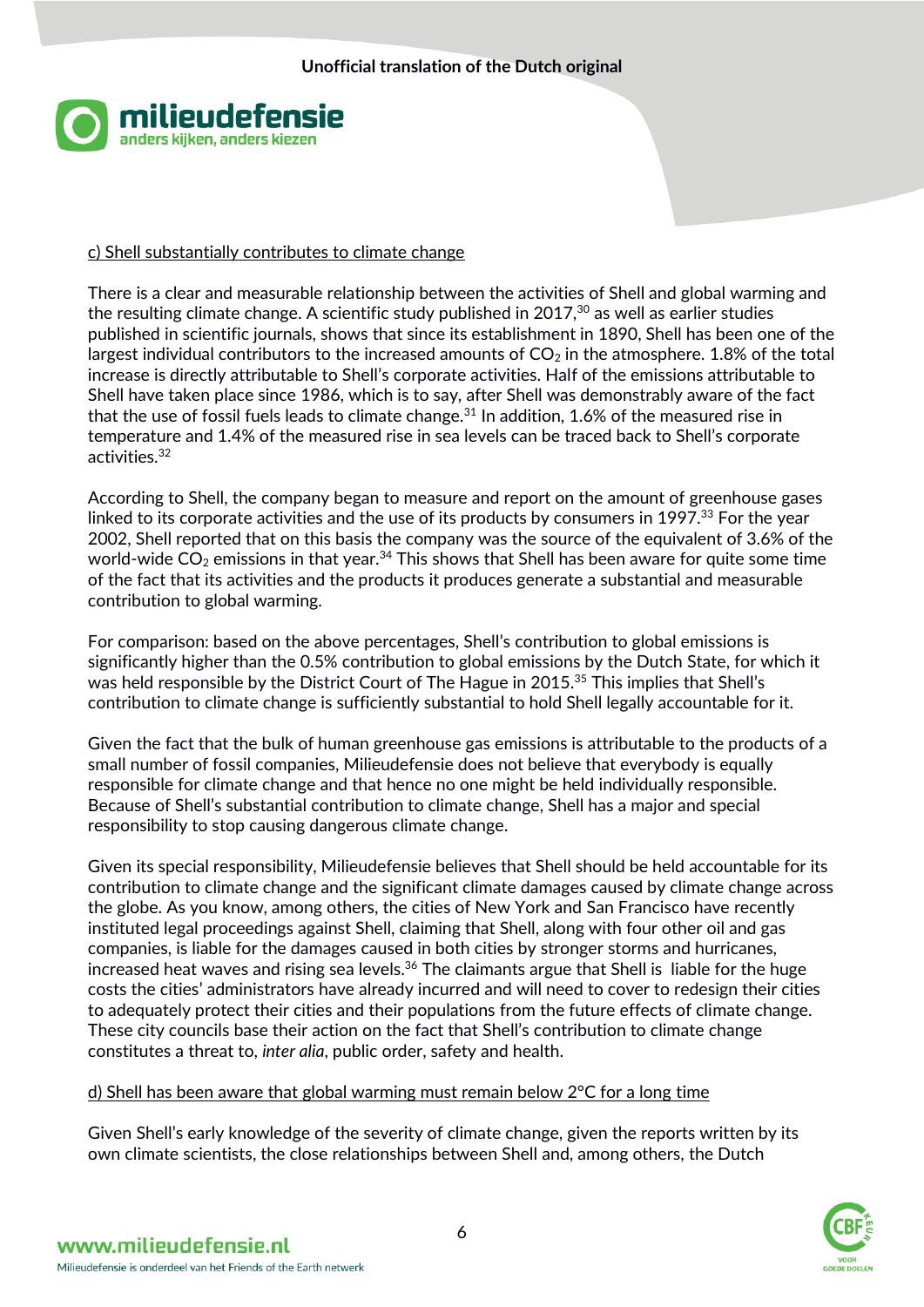

government (and its departments), and Shell's involvement in the annual climate conferences,<sup>37</sup> it can be established that Shell has known or should have known that global warming needs to be limited to less than two degrees Celsius to avert major social and environmental risks.

In 1990, an international climate study was compiled with the participation of the Dutch Ministry of Housing, Spatial Planning and the Environment (VROM) and the Dutch National Institute for Public Health and the Environment (RIVM), which concludes that a rise of the average global temperature by 1°C may already lead to significant damages world-wide and that a global average temperature rise of 2°C must be avoided at all costs and must be viewed as the absolute upper limit.<sup>38</sup>

Based on the scientific findings of the Intergovernmental Panel on Climate Change (IPCC), since 1996, the EU's policy objective has been to limit global warming to below 2°C to prevent dangerous climate change.<sup>39</sup> In the 1990s, it becomes widely accepted that, according to scientific research, this requires limiting the concentration of carbon dioxide in the atmosphere to less than 550 ppm (parts per million).<sup>40</sup>

In subsequent years, science progresses and it becomes clear that the situation is more serious than previously thought. Limiting global warming to 2°C requires that the concentration of carbon dioxide in the atmosphere must be kept much lower than the 550 ppm initially assumed. It turns out that the concentration of carbon dioxide in the atmosphere must be kept below 450 ppm, and even in this 450-scenario there is only a 50% chance that global warming will be limited to 2°C.

The 450ppm-scenario was enshrined in the so-called Bali Action Plan at the annual UN climate conference in 2007, with the additional explanation that this scenario requires urgent and deep emission reductions.<sup>41</sup> Since 2007, the EU has also been committed to the 450-scenario. A communication of the European Commission from that year states: "The EU's objective is to limit the global average temperature increase to less than 2°C. By stabilising long-term concentrations at around 450 ppm  $CO<sub>2</sub>$  eq. there is a 50% chance of meeting this target." $42$ 

This climate objective (<2°C/<450 ppm) is confirmed at every subsequent annual UN climate conference, and the global climate targets are further refined in the 2015 Paris Agreement. This is done based on the latest scientific insights, which demonstrate that the severity of a 2°C rise in the average global temperature is even more grave than previously thought.<sup>43</sup> Since the adoption of the Paris Agreement, the consensus is that in order to avoid detrimental climate change, global warming must be limited to well below 2°C and preferably to  $1.5$ °C.<sup>44</sup> This also implies a need to remain well below 450 ppm.

The above shows that Shell knew or should have known at least since the 1990s that a rise in the average global temperature of around 2°C is highly dangerous and that this has since repeatedly been reconfirmed, both in scientific circles and at the UN conferences.

# e) Shell has been aware that it needs to take (precautionary) measures for a long time

In 1998, Shell already knew that a 450-scenario implies that there are severe limits on fossil fuel extraction. This is demonstrated by Shell's own brochure from that time, entitled "Climate Change, what does Shell think and do about it" (March, 1998).<sup>45</sup> This brochure contains the following figure:

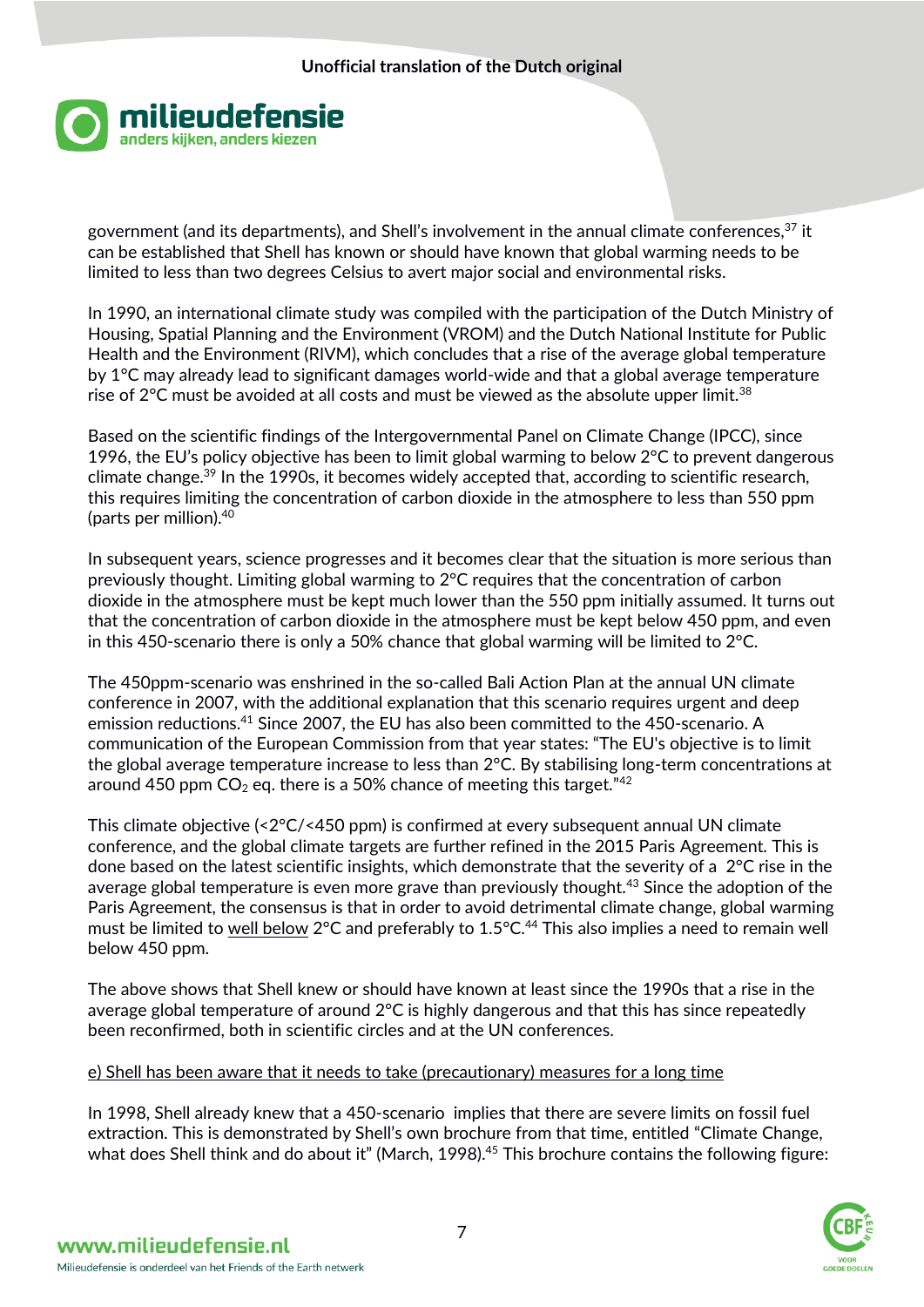



Source: based on IPCC 1995 SAR and Masters, 1994

In this figure, Shell depicts the 450-scenario with a horizontal line. The figure shows that in 1998 the atmospheric  $CO<sub>2</sub>$  concentration already stood at 360 ppm (in 2018, the level has risen to over 400 ppm).<sup>46</sup> The graph also shows:

- that if all conventional oil and gas reserves in the world alone were to be used that the atmospheric concentration of  $CO<sub>2</sub>$  would rise to almost 450 ppm. To which would have to be added the additional  $CO<sub>2</sub>$  concentration deriving from the continued use of coal and unconventional oil and gas;
- that if all unconventional oil and gas reserves (shale gas, tar sand oil, etc.) were to be used, the atmospheric concentration of  $CO<sub>2</sub>$  would rise to almost 550 ppm. To which would have to be added the additional  $CO<sub>2</sub>$  concentration deriving from the continued use of coal and conventional oil and gas;
- that if all coal reserves in the world were to be used up,  $CO<sub>2</sub>$  concentrations would rise to 1,000 ppm. To which would have to be added the additional  $CO<sub>2</sub>$  concentration deriving from the continued use of conventional and unconventional oil and gas.

Even though a 550-scenario was still on the books in 1998, Shell was already aware that it had to take into account a 450-scenario. At least, this seems to be the reason that this scenario was included in the figure. In any case, both scenarios clearly show that the amount of extractable fossil fuels would have to be limited in order to limit the atmospheric concentration of  $CO<sub>2</sub>$ . This means

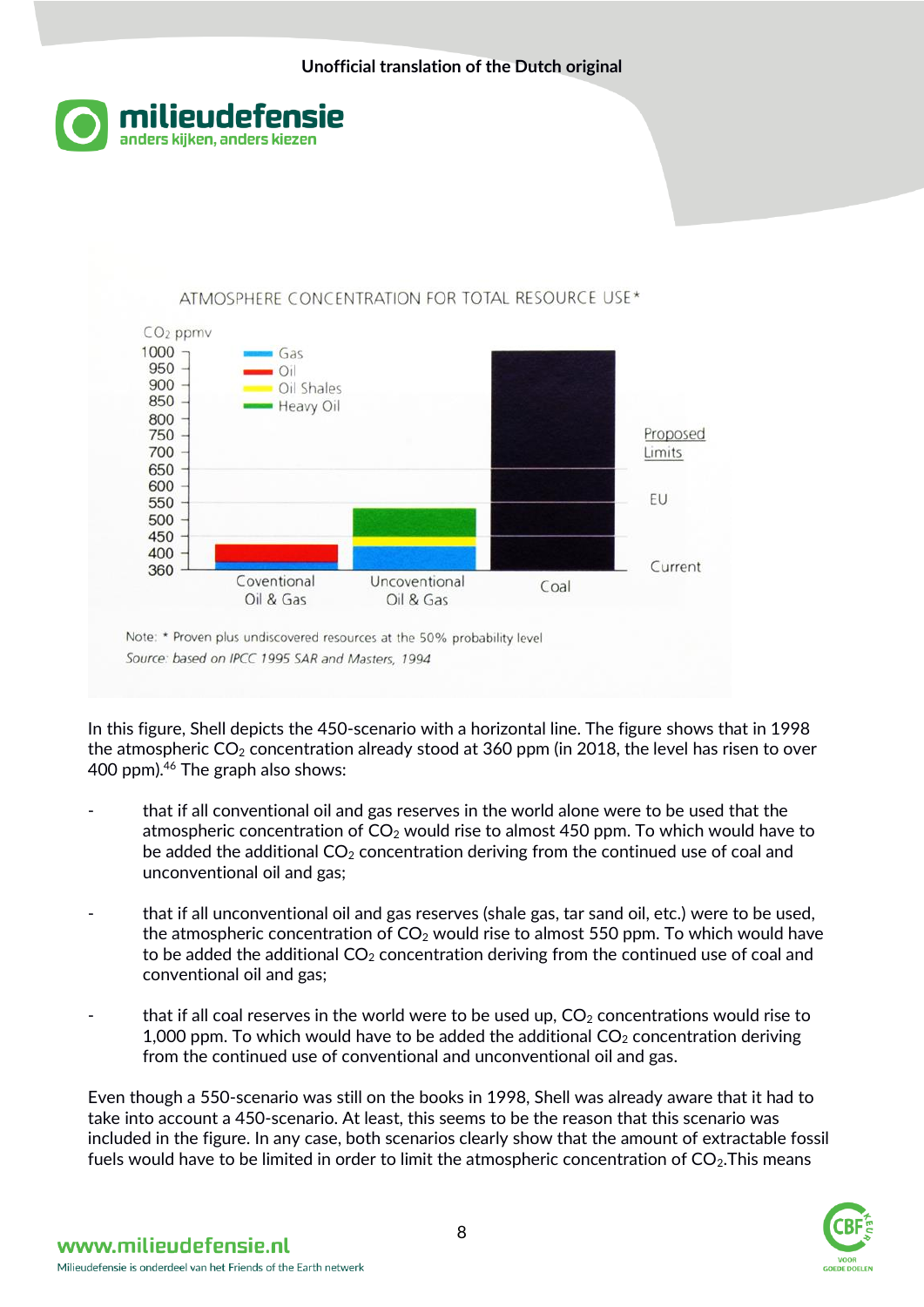

that it was equally clear that the company would have to change its business model to support global climate goals.

Shell was well aware of this. The brochure states that Shell realises that global energy markets are changing and that all Shell companies will have to move with the times, take precautionary measures and meet their corporate social responsibility: "They must play their part in the necessary precautionary measures to limit greenhouse gas emissions…in their own operations as well as helping their customers to do the same."47

Thus, Shell knew as early as 1998 that precautionary measures would be necessary to fulfill its duty of care. In addition, it realised that it beared responsibility for the emissions associated with the use of its products by consumers.

In that same year, Shell establishes a new division, called Shell International Renewables, Shell's renewable energy branch. In 1999, Shell made its intentions clear in a major advertisement in the Financial Times in which Shell declared: "Shell is playing a major part in the move from oil and gas, and now we're planting the seeds of renewable energy with Shell International Renewables, a new business committed to making renewable energy viable."<sup>48</sup>

This is irrefutable evidence that Shell was very much aware of the need to step away from oil and gas ("the move from oil and gas") and to transform into a sustainable energy company. It also proves that this corporate transformation was feasible in the eyes of Shell – even if, in Shell's view, renewable energy was not yet "viable" at the time and therefore not yet cost-effective. Shell was apparently of the opinion that the company would have to contribute to making sustainable energy viable.

In 2004, Shell reiterates that climate change makes it necessary for the company to not only reduce its own emissions, but to also ensure that its customers' emissions are reduced. For this reason, Shell indicates in its 2004 sustainability report that, in addition to conventional gas (as the least polluting fossil fuel) , it will need to focus on wind, solar, hydrogen, biofuels and CCS (carbon capture and storage) as part of its future, sustainable portfolio. $49$ 

When, in 2007, the Bali Action Plan and the IPCC report of that year made clear that the 450 scenario would have to be abided by, it was obviously apparent to Shell that urgent (precautionary) measures would need to be taken, that is to say if Shell didn't want to become responsible for contributing to a dangerous global warming of 2°C or more.

### f) Shell has been on a collision course with global climate objectives since 2007

Given the developments in scientific research and internationally accepted climate objectives, from 2007, Shell should have rigourously reinforced the transition it had already embarked upon. However, Shell failed to do so. Instead, from 2007, Shell embarked on a diametrically opposite course. Since 2007, Shell has reduced its investments in sustainable energy and strengthened its investments in fossil fuels. Notably, from 2007, Shell initiated large-scale investments in some of the most polluting and most  $CO<sub>2</sub>$  intensive unconventional fossil fuels, such as tar sand oil, shale oil and shale gas.

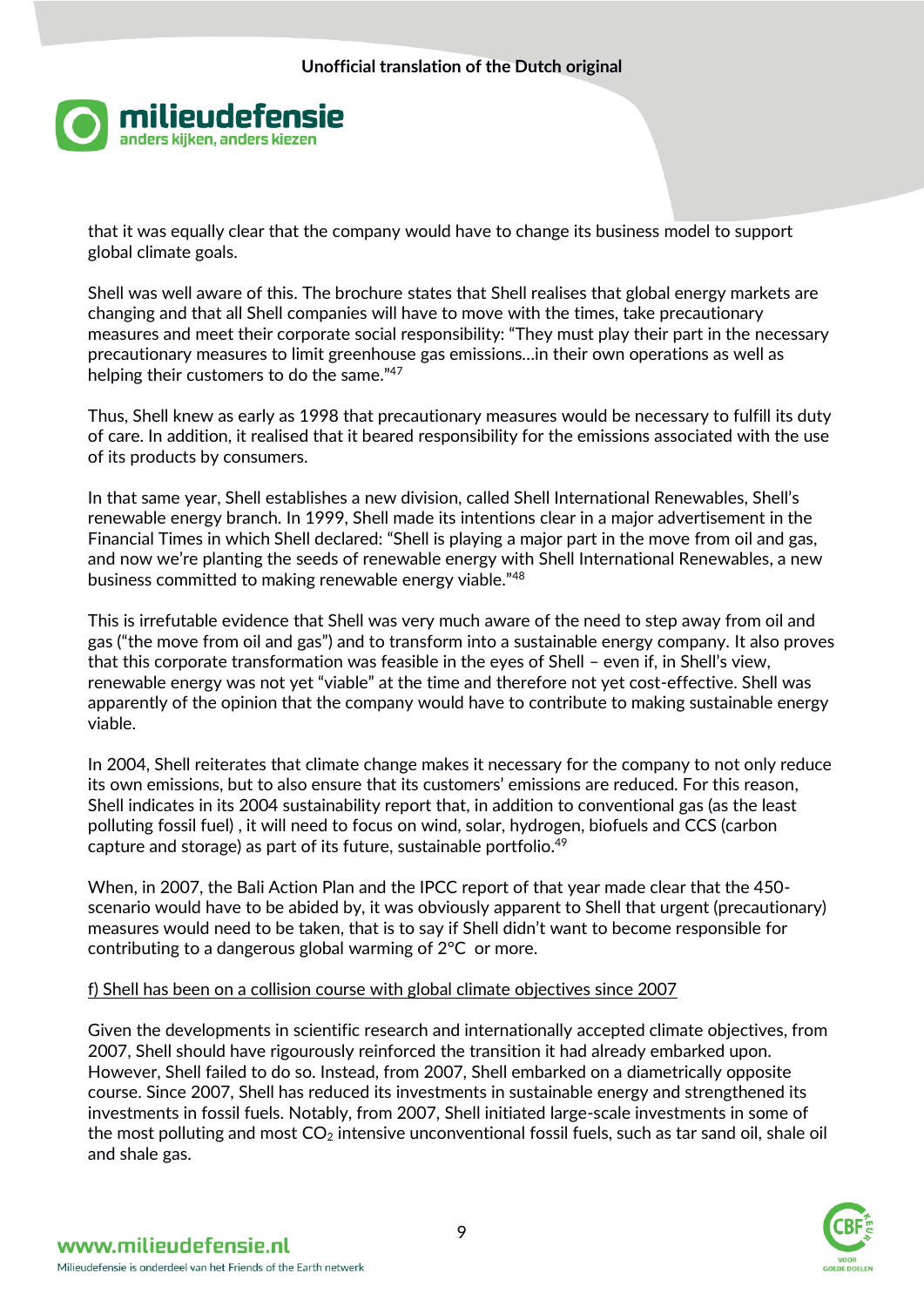

In this very year, Shell purchased tar sands in Canada for the sum of 2.4 billion dollars in order to begin the extraction of highly polluting tar sand oil. The previous year, Shell had already invested 7.4 billion dollars in Canada for that same purpose.<sup>50</sup> In its 2007 annual report, Shell explicitly voices the ambition to become the global market leader in tar sand mining.<sup>51</sup> Shell succeeded in this ambition, which in 2009, earned it the dubious honour of being the most  $CO<sub>2</sub>$  intensive oil company in the world. $52$ 

Confronted with the contradiction between the necessity, long recognised by Shell, to embark on a more sustainable course and the substantial investments in tar sands, Shell's CEO at the time, Jeroen van der Veer, demonstrated in a disconcerting interview that he is fully aware that tar sands are highly  $CO<sub>2</sub>$  intensive, but that the responsibility for Shell's investments in tar sands lies with the Canadian government, as they are making it possible for Shell to mine and commercially exploit these resources.<sup>53</sup>

In 2009, Shell announced that it would focus on fossil fuels and no longer invest in wind, solar and hydrogen, having decided to pull out of its sustainable energy division. The rationale: its polluting conventional fossil fuel activities are yielding higher profits.<sup>54</sup> This remains Shell's position to this day.<sup>55</sup>

### g) Shell is misleading the general public with regard to the (un)sustainability of its policies

In order to cover up the highly polluting nature of unconventional oil and gas extraction and to maintain its green image, which it carefully construed in the previous years, Shell made use of a misleading PR strategy to placate the general public. In 2008, Shell was reprimanded for a misleading advertisement in the Financial Times by the British Advertising Standards Authority, in which Shell suggested that investing in tar sand oil ensures a sustainable future and helps combat climate change.<sup>56</sup>

A year earlier, in 2007, Shell was already reprimanded by the British and the Dutch Advertising Standards Authorities because of misleading environmental claims regarding the re-use of  $CO<sub>2</sub>$ .<sup>57</sup> This was followed, in 2011, by another reprimand by the Dutch Advertising Code Authority, this time over a misleading ad in which Shell claimed that natural gas is clean and that natural gas reserves provide sufficient supply for the next 250 years. According to the Advertising Cody Authority, both statements were false.<sup>58</sup>

These examples show that Shell not only embarked upon a disastrous climate strategy, but also engaged in efforts to mislead the public by branding fossil fuels as sustainable with the likely objective to ensure a continued high demand for fossil fuel products.

In 2009, a former Shell PR manager stated in *Vrij Nederland* magazine that Shell's PR policy consists of disingenuous campaigns, condemned "as a parade of lies and half-truths" by every objective analyst.<sup>59</sup>

h) Shell is basing its strategy on the assumption that the climate ambitions will not be realised

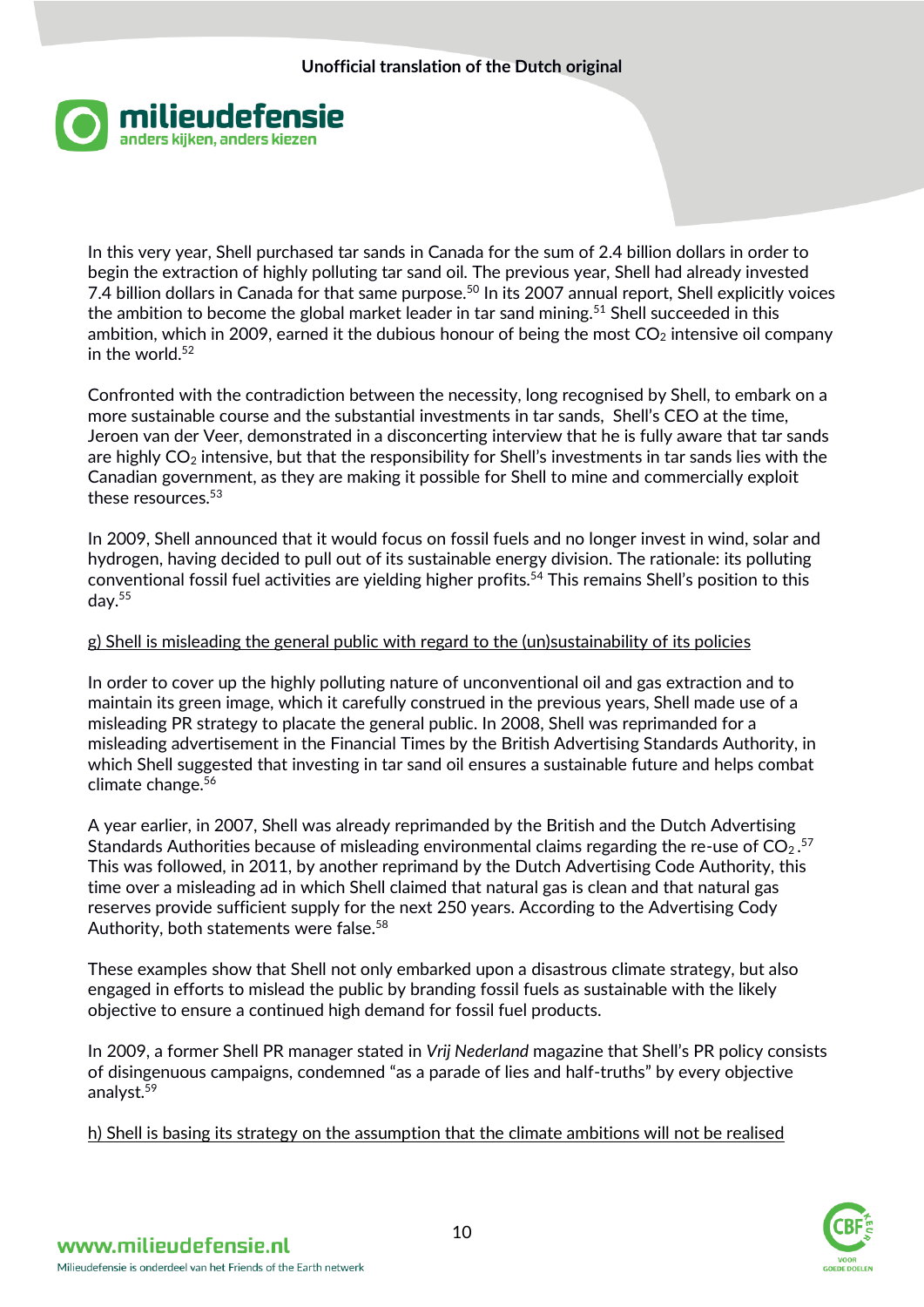

While Shell, from 2007 onward, misleadingly puts itself forward as a sustainable company, claiming to take serious efforts to combat climate change, the company's corporate strategy – initially behind closed doors – is being based on the assumption that the required global climate objective will not be met. This emerged from your board's open letter of May 2014 to Shell's shareholders, in which your board elaborated on Shell's corporate strategy.<sup>60</sup> This open letter came at the request of several shareholders and investors concerned about the financial risks for Shell associated with the so-called carbon bubble, which is expected if global warming is indeed kept below 2°C and fossil fuel reserves will have to be written off as a result.

In this open letter your board of directors stated in 2014 that it does not expect that Shell will be negatively affected by a carbon bubble, because it does not expect that the global climate goal will be realized. According to the letter, global warming will far exceed 2°C, in the absence of effective international regulation to keep Shell and other fossil companies in check. In addition, your board of directors expects that new rules and regulations (for example, the possible introduction of a global carbon price) will not materialize or be implemented in time to effectively limit Shell's expansion of its oil and gas activities. $61$ 

It is this premise of a lack of (future) international regulation on which Shell has, for quite some time, been basing its future strategies. Shell apparently assumes that, despite international climate commitments, it will be able to continue to produce oil and gas without limitation for a substantial amount of time. According to the letter written to its shareholders, Shell operates on the assumption that even by the year 2050, more than 50% of global primary energy demand will be met by fossil fuels.<sup>62</sup> For this reason, Shell sees no compelling reason to start reducing its oil and gas activities. As your own CEO put it so eloquently in 2016: "I'll pump up whatever I can in order to meet demand."<sup>63</sup>

### i) Shell's climate ambitions are insufficient

Firmly convinced that the Paris global climate objective can only be met if Shell does not pump up whatever it can, but instead begins to phase out its fossil fuel-based activities, a group of climateconscious Shell shareholders, operating under the name 'Follow This', submitted a shareholder resolution in 2017. The resolution called on the Board to align Shell's corporate strategy with the Paris climate commitment, to incorporate the necessary emission reduction targets and to periodically publish progress reports. The focus was primarily on reduction of the emissions resulting from third-party use of the fossil fuels produced and marketed by Shell (the so-called scope-3 emissions).

In response, your Board unanimously advised shareholders against supporting this May 2017 resolution. You noted that although Shell supports the objectives of the Paris Agreement, aligning the company's activities with these objectives would not be in the (financial) interest of Shell and its shareholders,<sup>64</sup> as this would imply a reduction in its fossil fuel activities, while Shell is in favour of expansion.<sup>65</sup> The shareholders' meeting opted in large majority to heed this advice.

In its response to the shareholders' resolution mentioned above, your Board clearly stated its support for the Paris climate objectives and the ambition to reach a "net-zero emission world by 2050".<sup>66</sup> However, at the same time, your corporate strategy apparently remains based on the

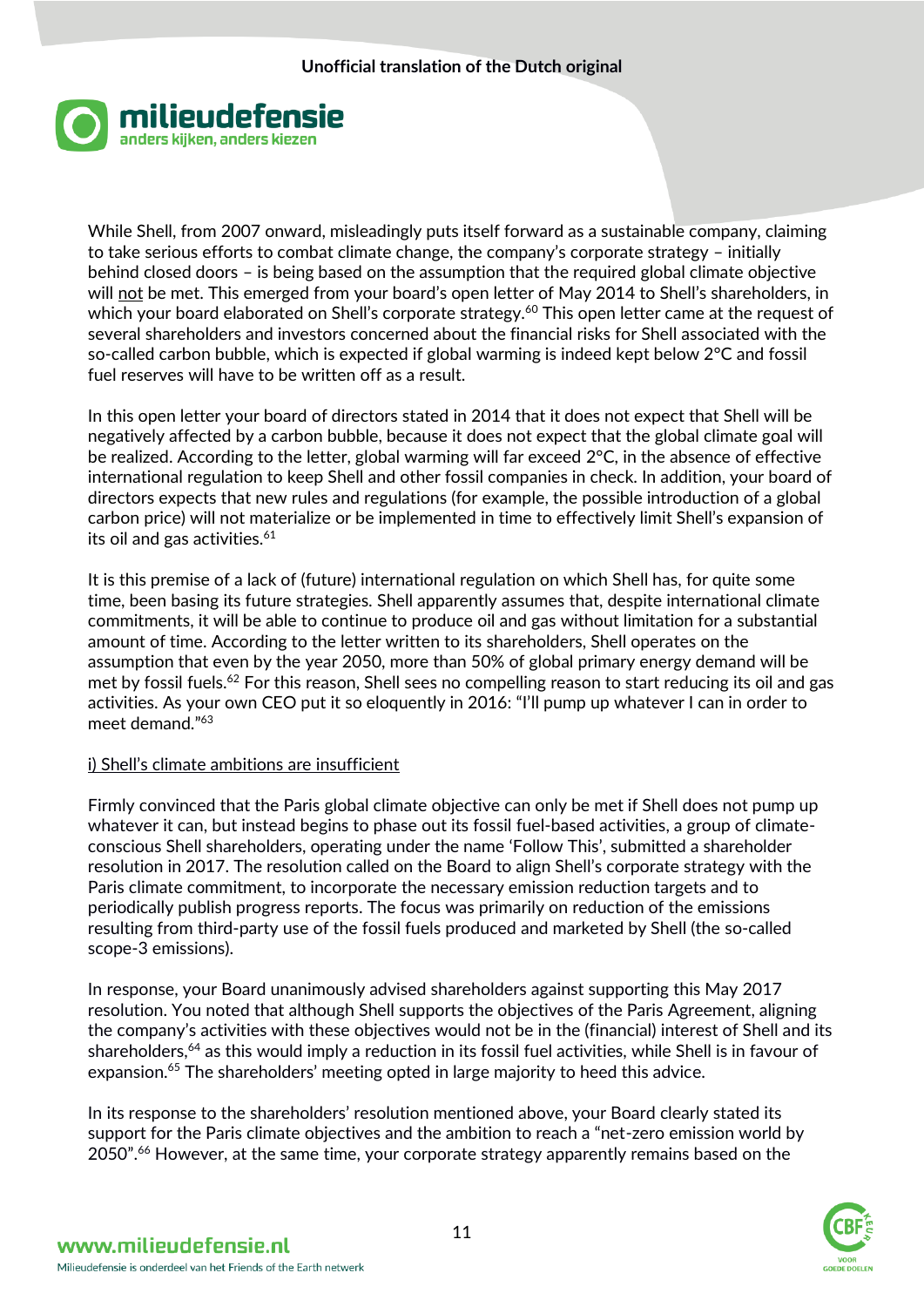

assumption you voiced in 2014, i.e. that in 2050 more than 50% of all energy demand will continue to be met by fossil fuels.<sup>67</sup> In line with this assumption, you indicated in November 2017 that Shell has the ambition to reduce the carbon footprint (i.e. the  $CO<sub>2</sub>$  intensity) of its aggregate energy products by (only) 50%.<sup>68</sup> By doing, you follow your own expectations regarding the societal steps to meet the Paris goals, but not what is required to meet the climate objectives as laid down in the Paris Climate Agreement.

Milieudefensie applauds that with this ambition Shell appears to take responsibility for the emissions resulting from third-party use of the company's fossil fuels (the aforementioned scope-3 emissions). In Milieudefensie's opinion, this is indeed Shell's responsibility, as it is in Shell's power to determine to what extent its products will (continue to) contribute to climate change. Shell has full control over the volume of fossil fuel products it produces and sells, now and in the future. If its production of oil and gas increases, Shell's contribution to climate change will too. Should Shell limit its production, its contribution to climate change will decrease accordingly, which is vital to preventing detrimental climate change.<sup>69</sup>

The climate ambition to reduce the  $CO<sub>2</sub>$  intensity of its products by 50% in 2050 is insufficient to keep the climate objectives within reach. It is important to note that Shell in its climate ambition remains silent on the necessity to scale down its fossil fuel activities, even though this is a prerequisite to meet the global climate targets, which require urgent and deep emission reductions.<sup>70</sup> Shell's climate ambition, however, is phrased in such a way that its fossil activities (and the associated emissions) can continue to grow, even until 2050 (and beyond): Shell could fulfill the ambition to halve its  $CO<sub>2</sub>$  intensity in 2050 by ensuring that by 2050 the volume of its (increased) production in fossil products is counterbalanced by the realization of an equal trade volume in the production of sustainable emission-free energy. In this way, the  $CO<sub>2</sub>$  footprint of the total tradable volume will have been halved, while in absolute terms, Shell's fossil activities and emissions may have increased.

Hence, Shell's recently announced 'climate ambition' offers no hope for improvement. This is even more so the case since Shell indicates that "this is an ambition for Shell, not a target."<sup>71</sup> One cannot even rest assured that Shell will indeed effectively pursue this (all too meager) ambition.

### j) Shell continues to invest in fossil resources that must remain in the ground

In addition, Shell is committed, for the near future, to only invest 1-2 billion per annum out of its total investments of 25-30 billion per annum in more sustainable alternatives.<sup>72</sup> Shell's continued focus on investments in fossil fuel infrastructure (drilling platforms, pipelines, refineries, LNG vessels, new oil and gas fields, etc.) which increases its oil and gas production, constituting a grave danger to the energy transition. This has to do with the typical characteristics of this infrastructure, which involves billion dollar investments and depreciation periods that span decades. With every investment in new fossil fuel infrastructure, Shell commits the world to extra greenhouse gas emission for many decades to come.<sup>73</sup> Shell is unlikely to want to write-off these investments prematurely and accordingly is likely to resist regulation which involves accelerated depreciation and an associated financial disadvantage for Shell. The longer Shell continues to invest in its fossil fuel infrastructure, the more substantial Shell's interest becomes in slowing down the speed of the energy transition.

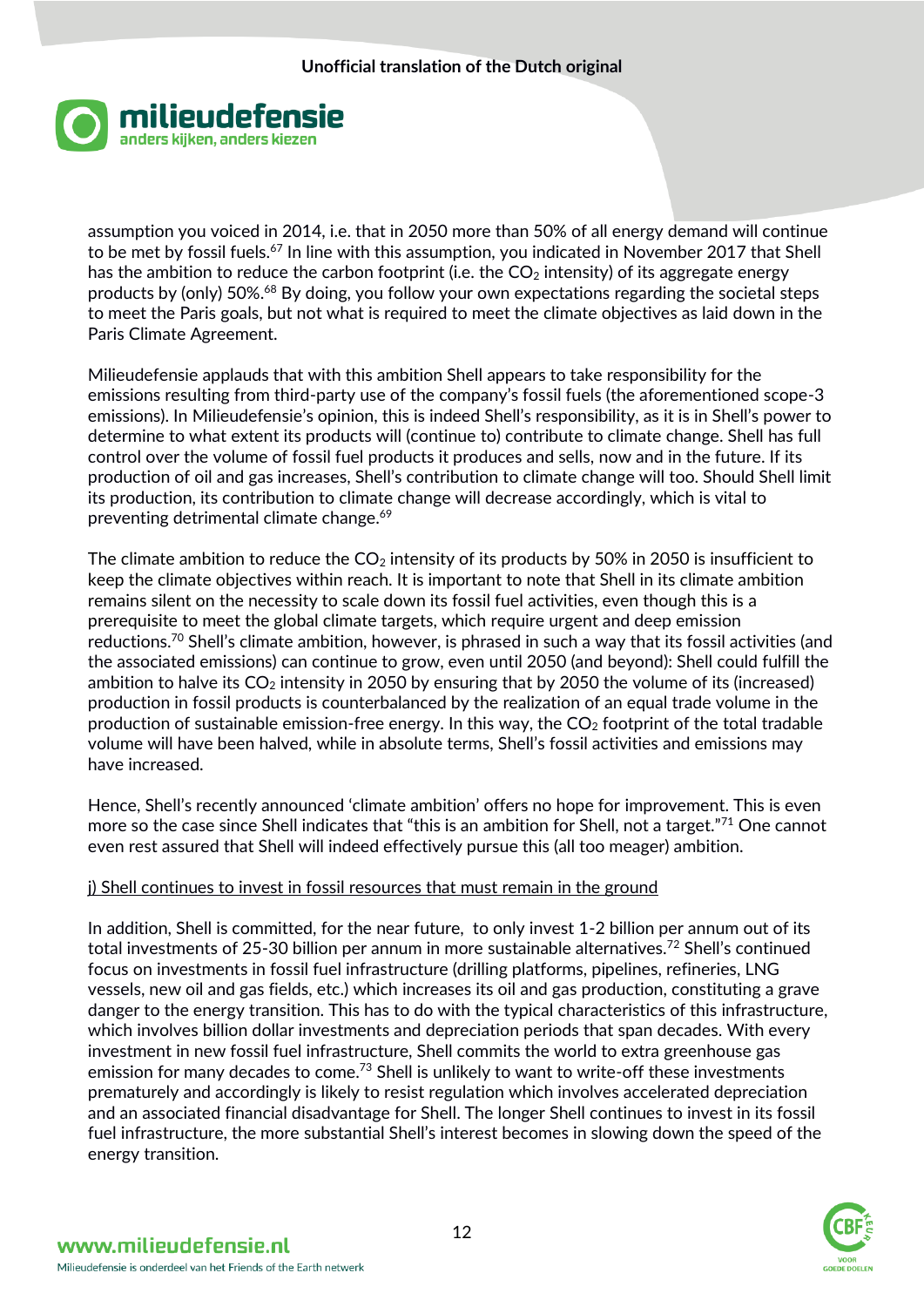

Given the proposed investments, Milieudefensie is not surprised that Shell, two months after releasing its climate ambition, in January 2018 announced it would go full throttle on shale oil and gas. As you stated, "we are very keen to swiftly expand these activities".<sup>74</sup> The aim is to double Shell's shale production before the end of the decade.<sup>75</sup> In addition, your fellow Board member Maarten Wetselaar indicated in April 2017 that the fossil industry should jointly ensure that natural gas is seen as part of the solution to the climate issue instead of as part of the problem, and that the industry would do well to actively boost the demand for gas: "we must relentlessly open up new markets for gas: new countries as well as new sectors.<sup>"76</sup> The above quotes fit seamlessly into the overall picture of Shell's real intentions for the future.

With its objective to actively enlarge the market for fossil fuels, Shell also ignores scientific findings which indicate that gas can only play a very limited role as a transition fuel and that at least 52% of all known gas reserves, 88% of known coal reserves and 35% of the oil reserves must remain in the ground if the global climate objective is to be met at all.<sup>77</sup> Shell's suggestion that by substantially expanding its gas production it would contribute to the reduction of global emissions because this allows the replacement of coal-fired power plants with gas-fired plants is incorrect.<sup>78</sup> Replacing coal-fired plants with gas-fired plants, based on the premise that gas will remain a feasible option until well into the second half of this century, is not a solution to the climate problem. Furthermore, Shell has no control over whether the owners of coal-fired plants will indeed close down and switch to natural gas instead (why would they not immediately make the switch to sustainable energy?), and the extraction of shale oil and shale gas will serve to enlarge the  $CO<sub>2</sub>$  footprint of Shell's activities, as shale extraction is much more  $CO<sub>2</sub>$  intensive than the extraction of conventional oil and gas reserves.<sup>79</sup>

# k) Shell hampers the energy transition

All of the above brings Shell's business model in sharp conflict with the global climate objective. The two are incompatible and only one can prevail. Either the corporate model maintained by Shell (and other fossil companies) will prevail and the global climate objectives will not be realised, or these global targets are met when companies such as Shell phase out the extraction and production of fossil fuels, as Shell already foresaw in 1999 and announced in the Financial Times.

Shell evidently has a vested interest in the climate objectives not being met. Therefore, it comes as no surprise that Shell publicly advocates in favour of regulation, but in effect deploys lobby tactics, including via industry organisations, to obstruct or water down climate policies to prevent the energy transition from affecting its business.

For example, Shell has resisted a proposal of the European Commission to reduce the emissions of transport fuels, and opposed efficiency standards for refineries and restrictions on emissions from gas flaring.<sup>80</sup> In addition to resisting such sector-specific EU regulations, Shell has also opposed emission reductions that are not sector-specific and would be applicable for the EU as a whole.<sup>81</sup> The same goes for Shell's resistance to country-specific (post-2020) EU targets for the expansion of sustainable energy and enhanced energy efficiency. Shell's lobbying against such targets has contributed to the failure to establish them for the post-2020 period.<sup>82</sup> At the same time, Shell and other oil companies engaged in intensive lobbying to promote natural gas as the fuel of the future.<sup>83</sup>

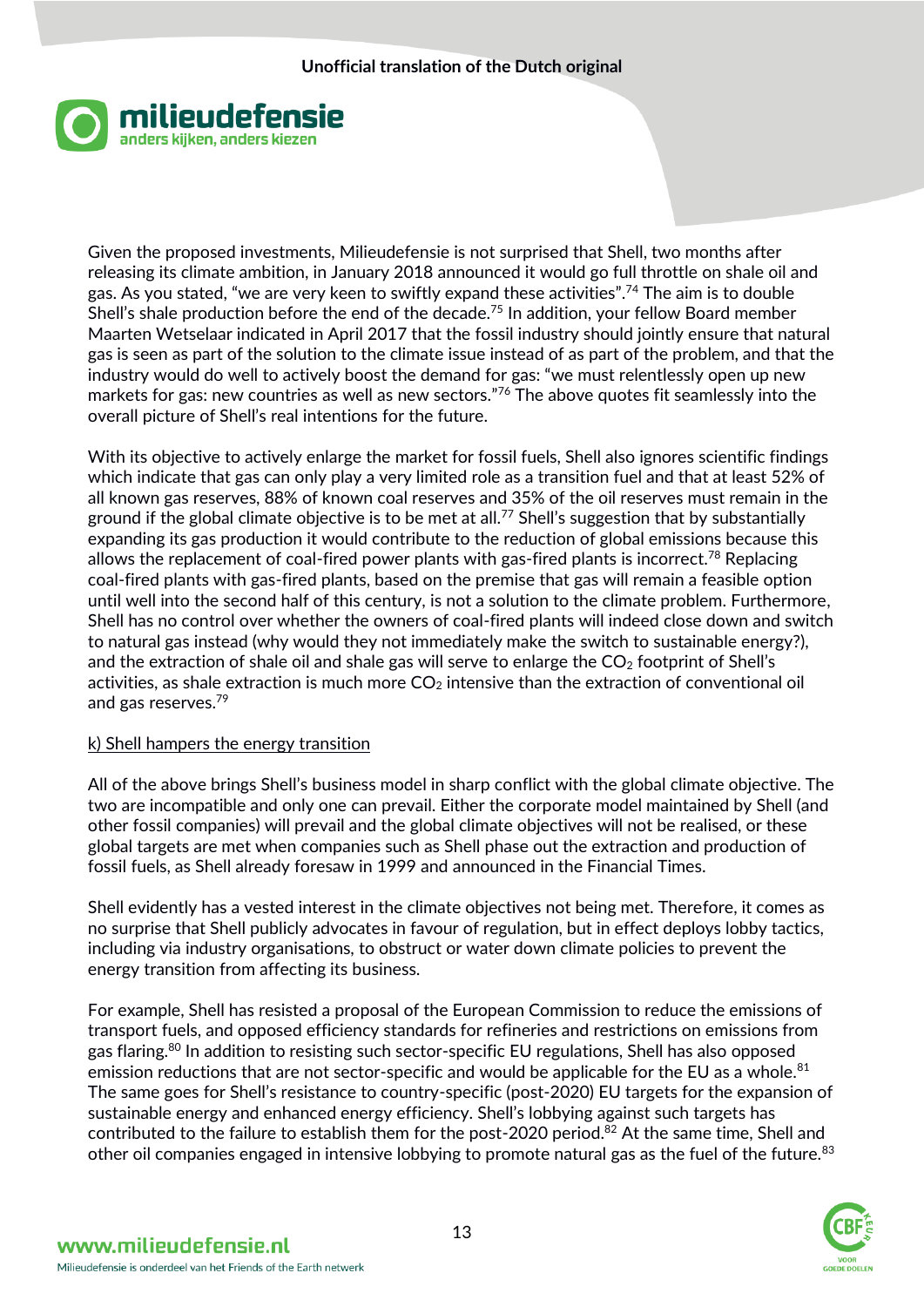

In the same way that Shell opposed all these EU initiatives, Shell has also resisted similar climate policies in the United States.<sup>84</sup> In this way, Shell actively blocks progress in combating climate change and deploys its power and influence as one of the largest corporations in the world to enrich itself, both at the expense of society and at the expense of future generations.

### **IV Closing remarks**

It is evident from our analysis above that Shell has been aware, at least since the 1980s, of the major climate risks associated with its fossil fuel activities. In the 1990s, Shell concluded that it is contributing substantially to climate change, that it needed to take precautionary measures to prevent those risks from materialising and that it has a duty of care in relation to the emissions resulting from the use of its products by its customers. Shell was to move away from the production of oil and gas and to build a sustainable energy division. Shell even deemed it important to deploy its sustainable division to contribute to making sustainable energy viable.

But even before this change in course could translate into a phasing-out of its fossil fuel activities, this new more sustainable direction was abandoned in 2007. From 2007 onward, Shell has embarked upon a largely fossil fuel based trajectory, entrenching itself ever deeper into the production of and trade in some of the most polluting fossil fuels.

Given the insights and facts that Shell had at its disposal in 2007, Milieudefensie holds that since then Shell has been knowingly contributing to the onset of catastrophic climate change of 2°C warming or more. Shell's methods include actively stimulating demand for fossil fuels, obstructing government initiatives aimed at regulating Shell's activities and talking 'green' but acting 'fossil' and as such misleading the general public with regard to Shell's true intentions. Shell can be held fully culpable and responsible for these actions. The company's recently announced climate ambitions are insufficient to protect our climate and are not an effective remedy.

Shell's activities and business model constitute a profound risk for humankind, human rights, future generations and the environment. Milieudefensie holds that this makes Shell's actions unlawful, as they violate the legally binding due diligence norm as substantiated by the Supreme Court in the *Kelderluik* criteria for hazardous practices. In view of these criteria, it may be concluded that the nature and scope of the damages as a result of detrimental climate change must be labeled as very severe, that Shell must be attributed with awareness and foreseeability of these damages. Furthermore, in the case of no or belated action on the part of Shell and other companies in its sector, there is a substantial risk that the Paris climate goals will not be met and these dangers will hence materialise.

In light of the global consensus regarding the imminent danger of a global average temperature rise that exceeds the limits agreed in the Paris accord, one cannot maintain that society would still accept the use of fossil fuels as a systemic risk and that therefore Shell's fossil fuel-based business model would still be justified. On the contrary, global public opinion is unequivocally clear: dangerous climate change must be prevented. This implies that Shell only has a limited social "license to operate" and should only be allowed to operate within the boundaries of this global

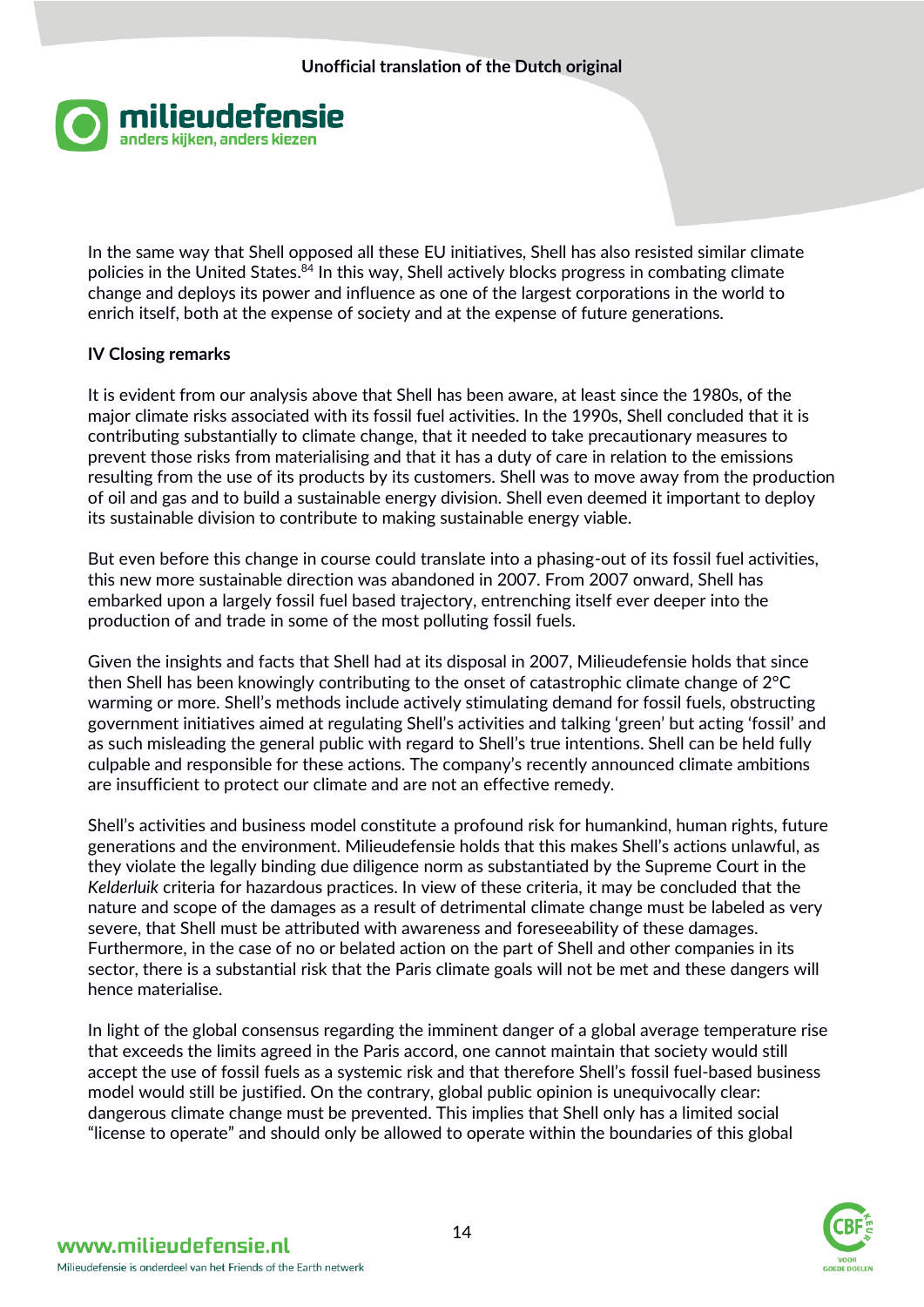

objective. Shell therefore has a substantial duty of care to take preventive measures to avert the risks.

In the interest of humankind, the environment and future generations, Shell will have to fully meet its social responsibility and duty of care. It follows that Shell will have to bring its corporate activities and investment decisions in line with the Paris climate goals forthwith and ensure that the greenhouse gas emissions associated with its products are reduced to zero by 2050.

The required transformation, which was already foreseen and deemed feasible by Shell in the 1990s must now be implemented by Shell with every immediacy and urgency. Much precious time has already been lost and much damage has already been inflicted, so action to begin steering the right course must happen very quickly. This liability action urges and admonishes Shell to do just that.

Milieudefensie looks forward to receiving your response within eight weeks. In the interim, Milieudefensie is available for consultation.

Yours sincerely,

On behalf of Milieudefensie, Friends of the Earth Netherlands

ratel

Donald Pols **Director** 

P.S. This notice letter is also available on our website: [https://en.milieudefensie.nl](https://en.milieudefensie.nl/)

3 Financieel Dagblad, 1 February 2018. 'Olie en gas blijven het fundament onder Shell': <https://fd.nl/beurs/1239920/winst-shell-vierde-kwartaal-hoger-dan-verwacht>; Energeia, 8 March 2018. 'Van Beurden: Shell kan in 2050 drie keer zoveel gas produceren als olie': [https://energeia.nl/fd-artikel/40065823/van-beurden-shell](https://energeia.nl/fd-artikel/40065823/van-beurden-shell-kan-in-2050-drie-keer-zoveel-gas-produceren-als-olie)[kan-in-2050-drie-keer-zoveel-gas-produceren-als-olie](https://energeia.nl/fd-artikel/40065823/van-beurden-shell-kan-in-2050-drie-keer-zoveel-gas-produceren-als-olie)

<sup>5</sup> McGlade, C., and Ekins, P., 2015. 'The geographical distribution of fossil fuels unused when limiting global warming to 2C'. Nature 517, 187-190:<https://www.nature.com/articles/nature14016>



<sup>&</sup>lt;u>.</u> <sup>1</sup> Correspondent, 28 February 2017. 'Shell erkent al dertig jaar het gevaar van klimaatverandering (en deze film bewijst dat)': [https://decorrespondent.nl/6261/shell-erkent-al-dertig-jaar-het-gevaar-van-klimaatverandering](https://decorrespondent.nl/6261/shell-erkent-al-dertig-jaar-het-gevaar-van-klimaatverandering-en-deze-film-bewijst-dat/69001854)[en-deze-film-bewijst-dat/690018549-55d9be34.](https://decorrespondent.nl/6261/shell-erkent-al-dertig-jaar-het-gevaar-van-klimaatverandering-en-deze-film-bewijst-dat/69001854) Also see the subpoena to the Superior Court of California and County of Marin (p.46): [https://www.sheredling.com/wp-content/uploads/2017/07/2017-07-17-MARIN-CO-Sea-Level-Rise-](https://www.sheredling.com/wp-content/uploads/2017/07/2017-07-17-MARIN-CO-Sea-Level-Rise-Complaint-5bFINAL-ENDORSED5d.pdf)[Complaint-5bFINAL-ENDORSED5d.pdf](https://www.sheredling.com/wp-content/uploads/2017/07/2017-07-17-MARIN-CO-Sea-Level-Rise-Complaint-5bFINAL-ENDORSED5d.pdf)

<sup>2</sup> Ibid.

<sup>4</sup> Financieel Dagblad, 1 February 2018. 'Olie en gas blijven het fundament onder Shell': <https://fd.nl/beurs/1239920/winst-shell-vierde-kwartaal-hoger-dan-verwacht>; Energeia, 8 maart 2018. 'Van Beurden: Shell kan in 2050 drie keer zoveel gas produceren als olie': [https://energeia.nl/fd-artikel/40065823/van-beurden-shell](https://energeia.nl/fd-artikel/40065823/van-beurden-shell-kan-in-2050-drie-keer-zoveel-gas-produceren-als-olie)[kan-in-2050-drie-keer-zoveel-gas-produceren-als-olie](https://energeia.nl/fd-artikel/40065823/van-beurden-shell-kan-in-2050-drie-keer-zoveel-gas-produceren-als-olie)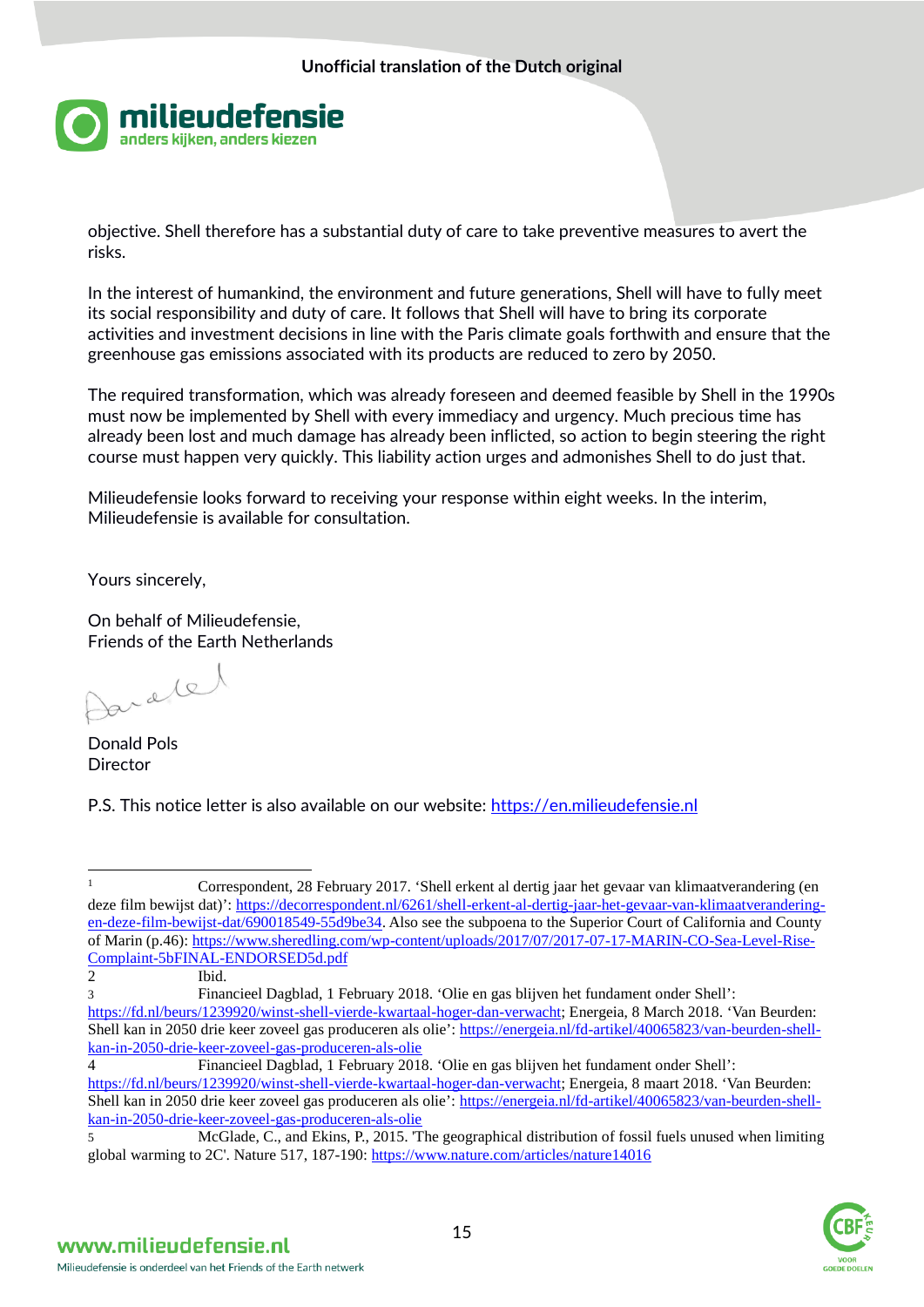

| Rockström, J., Gaffney, O., Rogelj, L., Meinshausen, M., Nakicenovic, N., Schellnhuber, H., 2017. 'A<br>6               |
|-------------------------------------------------------------------------------------------------------------------------|
| Roadmap for Rapid Decarbonization'. Science, 355, 1269-1271: http://science.sciencemag.org/content/355/6331/1269.       |
| Shell, 8 March 2017. 'Notice of Annual General Meeting - Royal Dutch Shell plc':                                        |
| https://www.shell.com/investors/retail-shareholder-information/annual-general-                                          |
| meeting/ jcr_content/par/expandablelist/expandablesection_f2.stream/1492595235065/09f2af788de91bf1e7a360e95ec7          |
| d6455e5c4774fa4ce3e60cab195955e779e9/2017-notice-of-meeting-shell-agm.pdf                                               |
| Shell, 16 May 2014. 'Shell letter in response to shareholders enquiries on climate change':<br>8                        |
| https://www.shell.com/investors/environmental-social-and-governance/sri-news-presentations-and-annual-                  |
| briefings/_jcr_content/par/tabbedcontent/tab_667142067/textimage_1262076677.stream/1519763050501/9fac753c6798           |
| 5b2e3b7e123534a1c27c97ab400ca35647b4271b2ed5342be6c3/sri-web-response-climate-change-may14.pdf                          |
| In 2009, a resolution was adopted by the Human Rights Council of the United Nations which confirms<br>9                 |
| that climate change results in human rights violations across the globe, including the right to life, to health and to  |
| respect for family life. Resolution 10/4 2009 - 'Human Rights and Climate Change':                                      |
| http://ap.ohchr.org/documents/E/HRC/resolutions/A HRC RES 10 4.pdf                                                      |
| IPCC, 2014. 'Climate Change 2014: Synthesis Report Summary for Policymakers':<br>10                                     |
| http://www.ipcc.ch/pdf/assessment-report/ar5/syr/AR5_SYR_FINAL_SPM.pdf                                                  |
|                                                                                                                         |
| IPCC, 2014. 'WGII, AR5, Technical Summary': "Rising sea levels and storm surges, heat stress,<br>11                     |
| extreme precipitation, inland and coastal flooding, drought and water scarcity, and air pollution pose widespread       |
| negative risks for people, health, livelihoods, assets, local and national economies and ecosystems (very high          |
| confidence).": http://ar5-syr.ipcc.ch/topic_summary.php                                                                 |
| IPCC, 2014. 'Climate Change 2014: Synthesis Report Summary for Policymakers':<br>12                                     |
| http://www.ipcc.ch/pdf/assessment-report/ar5/syr/AR5_SYR_FINAL_SPM.pdf; Union of Concerned Scientists,                  |
| undated. 'Global warming impacts: The consequences of climate change are already here': https://www.ucsusa.org/our-     |
| work/global-warming/science-and-impacts/global-warming-impacts. NASA, undated. 'The consequences of climate             |
| change': https://climate.nasa.gov/effects/                                                                              |
| IPCC, 2014. 'Climate Change 2014: Synthesis Report Summary for Policymakers':<br>13                                     |
| http://www.ipcc.ch/pdf/assessment-report/ar5/syr/AR5 SYR FINAL SPM.pdf                                                  |
| Shell, 8 March 2017. 'Notice of Annual General Meeting - Royal Dutch Shell plc':<br>14                                  |
| https://www.shell.com/investors/retail-shareholder-information/annual-general-                                          |
| meeting/ jcr_content/par/expandablelist/expandablesection_f2.stream/1492595235065/09f2af788de91bf1e7a360e95ec7          |
| d6455e5c4774fa4ce3e60cab195955e779e9/2017-notice-of-meeting-shell-agm.pdf                                               |
| According to Shell's report tot he CDP, Shell's climate policy is the responsibility of its CEO and the<br>15           |
| Board of Directors of Royal Dutch Shell, see the link in CC1.1a: http://www.shell.com/sustainability/sustainability-    |
| reporting-and-performance-data/performance-data/greenhouse-gas-                                                         |
| emissions/_jcr_content/par/tabbedcontent/tab/textimage.stream/1498657834094/cd985bc8ba892136dc8cab0e44bb02be            |
| 64df7c25a00df0bd9ad8ede6c838e245/2017-cdp-climate-change-submission.pdf                                                 |
| This follows from Regulation (EU) No 1215/2012 on jurisdiction and the recognition and enforcement<br>16                |
| of judgments in civil and commercial matters: http://eur-                                                               |
| lex.europa.eu/LexUriServ/LexUriServ.do?uri=OJ:L:2012:351:0001:0032:En:PDF; Regulation (EG) no. 864/2007:Rome            |
| II Regulation on the applicable law; and Dutch procedural law (Code of Civil Procedure).                                |
| Article 6:162 CC describes, inter alia, that acting in contravention of what, according to customary<br>17              |
| law, is considered acceptable in society, must, in the absence of an objective justification, be considered an unlawful |
| action.                                                                                                                 |
| C.H. Sieburgh, Toerekening van een onrechtmatige daad, Kluwer 2000,75. See also i.a.                                    |
| 18<br>Asser/Hartkamp 3-1* 2008/141 onwards, HR 8 April 1994, NJ 1994/704 and HR 30 January, 2004, NJ 2008/536.          |
|                                                                                                                         |
| District Court of The Hague, 24 June, 2015, ECLI:NL:RBDHHA:2015:7145.<br>19                                             |
| https://uitspraken.rechtspraak.nl/inziendocument?id=ECLI:NL:RBDHA:2015:7145&showbutton=true&keyword=urgen               |
| da. This case is currently under appeal.                                                                                |
| The basis for the further substantiation of the social standard of care can be found in the Kelderluik<br>20            |
| ruling of the Supreme Court of 5 November 1965, NJ 1966/136.                                                            |
| That even a non-negligibly small contribution may lead to liability, is based on, inter alia, the potash<br>21          |
| mines ruling of the Supreme Council of 23 September 1988, NJ 1989/743.                                                  |

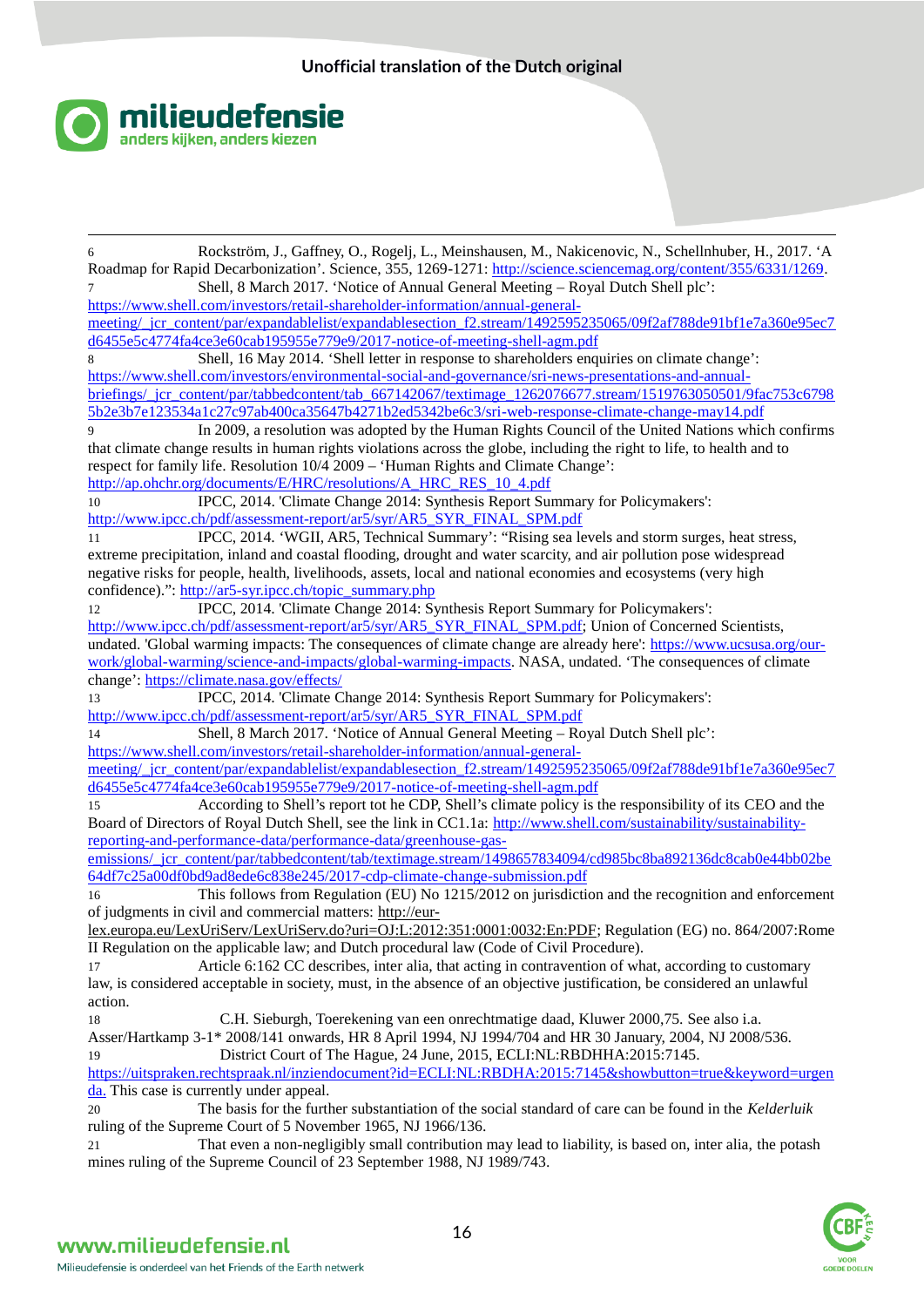

<u>.</u> 22 IPCC, 2014. 'Climate Change 2014: Synthesis Report Summary for Policymakers': [http://www.ipcc.ch/pdf/assessment-report/ar5/syr/AR5\\_SYR\\_FINAL\\_SPM.pdf](http://www.ipcc.ch/pdf/assessment-report/ar5/syr/AR5_SYR_FINAL_SPM.pdf) 23 Shell, May 1986. 'The Greenhouse Effect'. See Correspondent, 28 February 2017. 'Reconstructie: Zo kwam Shell erachter dat klimaatverandering levensgevaarlijk is (en ondermijnde het alle serieuze oplossingen)': [https://decorrespondent.nl/6262/reconstructie-zo-kwam-shell-erachter-dat-klimaatverandering-levensgevaarlijk-is-en](https://decorrespondent.nl/6262/reconstructie-zo-kwam-shell-erachter-dat-klimaatverandering-levensgevaarlijk-is-en-ondermijnde-)[ondermijnde-het-alle-serieuze-oplossingen/1086198467068-a41c1646](https://decorrespondent.nl/6262/reconstructie-zo-kwam-shell-erachter-dat-klimaatverandering-levensgevaarlijk-is-en-ondermijnde-)  24 CIEL, 2017. 'Smoke and Fumes: The legal and evidentiary basis for holding big oil accountable for the climate crisis': <http://www.ciel.org/wp-content/uploads/2017/11/Smoke-Fumes-FINAL.pdf> 25 National Petroleum Council, 1972. 'Environmental Conservation: The Oil and Gas industries': [http://www.npc.org/reports/1972-Environmental\\_Conservation-Oil\\_and\\_Gas\\_Industries-Vol\\_II.pdf](http://www.npc.org/reports/1972-Environmental_Conservation-Oil_and_Gas_Industries-Vol_II.pdf) 26 Correspondent, 28 February 2017. 'Reconstructie: Zo kwam Shell erachter dat klimaatverandering levensgevaarlijk is (en ondermijnde het alle serieuze oplossingen)': [https://decorrespondent.nl/6262/reconstructie-zo](https://decorrespondent.nl/6262/reconstructie-zo-kwam-shell-erachter-dat-klimaatverandering-levensgevaarlijk-is-en-ondermijnde-)[kwam-shell-erachter-dat-klimaatverandering-levensgevaarlijk-is-en-ondermijnde-het-alle-serieuze](https://decorrespondent.nl/6262/reconstructie-zo-kwam-shell-erachter-dat-klimaatverandering-levensgevaarlijk-is-en-ondermijnde-)[oplossingen/1086198467068-a41c1646](https://decorrespondent.nl/6262/reconstructie-zo-kwam-shell-erachter-dat-klimaatverandering-levensgevaarlijk-is-en-ondermijnde-)  27 L.A. Times, 31 December 2015. 'Big Oil braced for global warming while it fought regulations': [http://graphics.latimes.com/oil-operations/;](http://graphics.latimes.com/oil-operations/) N.Y. Times, 20 December 1989. 'Greenhouse Effect: Shell Anticipates A Sea Change': <http://www.nytimes.com/1989/12/20/business/greenhouse-effect-shell-anticipates-a-sea-change.html> 28 Correspondent, 28 February 2017. 'Shell erkent al dertig jaar het gevaar van klimaatverandering (en deze film bewijst dat)': [https://decorrespondent.nl/6261/shell-erkent-al-dertig-jaar-het-gevaar-van-klimaatverandering](https://decorrespondent.nl/6261/shell-erkent-al-dertig-jaar-het-gevaar-van-klimaatverandering-en-deze-film-bewijst-dat/69001854)[en-deze-film-bewijst-dat/690018549-55d9be34](https://decorrespondent.nl/6261/shell-erkent-al-dertig-jaar-het-gevaar-van-klimaatverandering-en-deze-film-bewijst-dat/69001854) 29 Resolution 10/4 2009 of the UN Human Rights Council, 'Human Rights and Climate Change': [http://ap.ohchr.org/documents/E/HRC/resolutions/A\\_HRC\\_RES\\_10\\_4.pdf](http://ap.ohchr.org/documents/E/HRC/resolutions/A_HRC_RES_10_4.pdf) 30 Ekwurzel, B., Boneham, J., Dalton, M.W., Heede, R., Mera, R.J., Allen, M.R., Frumhoff, P.C., 2017. 'The rise in global atmospheric CO2, surface temperature, and sea level from emissions traced to major carbon producers', Climatic Change, 144 (4), 579-590[: https://link.springer.com/article/10.1007/s10584-017-1978-0](https://link.springer.com/article/10.1007/s10584-017-1978-0) 31 Heede, R., 2014. 'Tracing anthropogenic carbon dioxide and methane emissions to fossil fuel and cement producers, 1854-2010'. Climatic Change, 122 (1-2), 229-241[: https://link.springer.com/article/10.1007/s10584-](https://link.springer.com/article/10.1007/s10584-013-0986-y) [013-0986-y](https://link.springer.com/article/10.1007/s10584-013-0986-y) 32 Ekwurzel, B., Boneham, J., Dalton, M.W., Heede, R., Mera, R.J., Allen, M.R., Frumhoff, P.C., 2017. 'The rise in global atmospheric CO2 , surface temperature, and sea level from emissions traced to major carbon producers', Climatic Change, 144 (4), 579-590[: https://link.springer.com/article/10.1007/s10584-017-1978-0](https://link.springer.com/article/10.1007/s10584-017-1978-0) 33 Shell, 2004. 'The Shell Report 2004 – Meeting the energy challenge – our progress in contributing to sustainable development': [http://reports.shell.com/sustainability](http://reports.shell.com/sustainability-report/2013/servicepages/previous/files/shell_report_2004.pdf)[report/2013/servicepages/previous/files/shell\\_report\\_2004.pdf](http://reports.shell.com/sustainability-report/2013/servicepages/previous/files/shell_report_2004.pdf) 34 Ibid 35 District Court of The Hague, 24 June 2015, ECLI:NL:RBDHA:2015:7145: [https://uitspraken.rechtspraak.nl/inziendocument?id=ECLI:NL:RBDHA:2015:7145.](https://uitspraken.rechtspraak.nl/inziendocument?id=ECLI:NL:RBDHA:2015:7145) This case is currently under appeal. 36 New York vs BP, Chevron, ConocoPhilips, Exxon Mobil and Royal Dutch Shell Complaint: [https://www.documentcloud.org/documents/4346065-12018-01-09-Complaint-Filed-Legal-8031957.html;](https://www.documentcloud.org/documents/4346065-12018-01-09-Complaint-Filed-Legal-8031957.html) West Coast Environmental Law, 20 September 2017: 'California leads the way: San Fransisco and Oakland the latest to sue fossil fuel companies': [https://www.wcel.org/blog/california-leads-way-san-francisco-and-oakland-latest-sue-fossil-fuel](https://www.wcel.org/blog/california-leads-way-san-francisco-and-oakland-latest-sue-fossil-fuel-companies)[companies](https://www.wcel.org/blog/california-leads-way-san-francisco-and-oakland-latest-sue-fossil-fuel-companies) 37 The so-called Business and Industry NGO's (BINGOs) were granted access to the climate conferences from their inception – including the (former) Global Climate Coalition (GCC) and the International Petroleum Industry Environmental Conservation Assocciation (IPIECA) – which were used by Shell and other major oil companies to promote their interests and as a means to participate in these conferences in person. IPIECA has been attending the UN climate conferences for 20 years [\(http://www.ipieca.org/our-work/climate-energy/international-policy-and-the-un/\)](http://www.ipieca.org/our-work/climate-energy/international-policy-and-the-un/) and collaborates with Shell [\(http://www.ipieca.org/membership/\)](http://www.ipieca.org/membership/). On the close collaboration between Shell and the Dutch State: this can be considered a given fact, in light of, inter alia (i) the collaboration on the extraction and distribution of natural gas from Groningen since the 1960s and (ii) the collaboration to safeguard Shell's interests abroad [\(https://www.groene.nl/artikel/het-ministerie-van-shell-zaken\)](https://www.groene.nl/artikel/het-ministerie-van-shell-zaken). In such ways and others, Shell also collaborates with other governments, including those of the United Kingdom and Nigeria

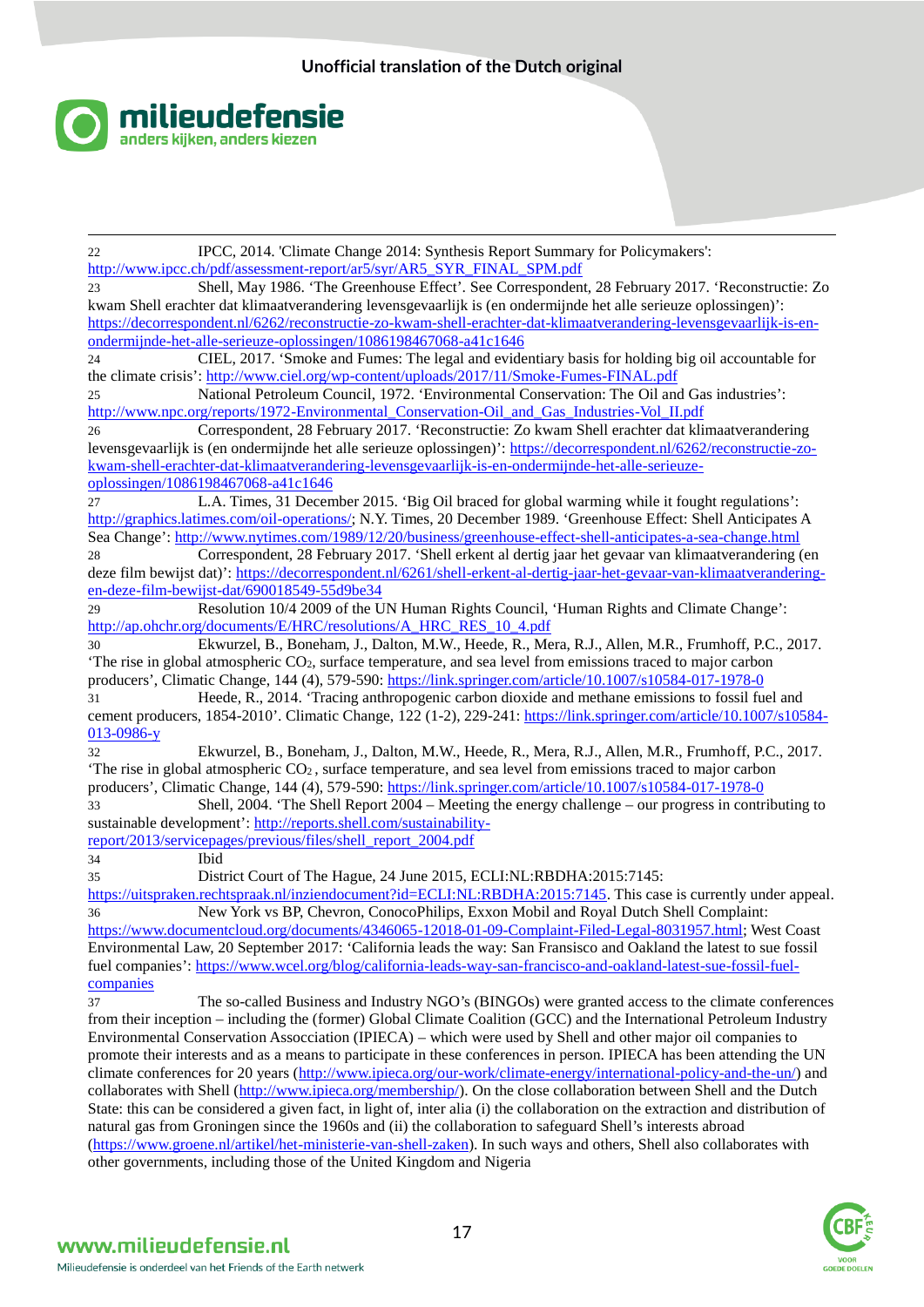

<u>.</u> (http://royaldutchshellplc.com/2011/09/28/royal-dutch-shell-interfering-with-politics/).

38 Rijsberman, F.R., Swart, R.J., 1990. 'Targets and Indicators of Climatic Change'. The Stockholm Environment Institute, 1990:

[https://www.researchgate.net/profile/Frank\\_Rijsberman/publication/303834177\\_Targets\\_and\\_Indicators\\_of\\_Climate\\_C](https://www.researchgate.net/profile/Frank_Rijsberman/publication/303834177_Targets_and_Indicators_of_Climate_Change/links/5756) [hange/links/5756ca8f08ae05c1ec16917a/Targets-and-Indicators-of-Climate-Change.pdf](https://www.researchgate.net/profile/Frank_Rijsberman/publication/303834177_Targets_and_Indicators_of_Climate_Change/links/5756)

39 European Commission: Community strategy on climate change – council conclusions, 1996 40 550 ppm (parts per million) signifies that every million particles in the Earth's atmosphere contains

550 particles of carbon dioxide. Based on the state of science at the time, the EU in those days works from the assumption that the atmospheric concentration of greenhouse gases must not exceed 550 ppm for a real chance to limit global warming to below 2 degrees.

41 UNFCCC, 2008. 'Report of the Conference of the Parties on its thirteenth session, held in Bali from 3 to 15 December 2017': [https://unfccc.int/resource/docs/2007/cop13/eng/06a01.pdf.](https://unfccc.int/resource/docs/2007/cop13/eng/06a01.pdf) The Bali Action Plan states: "Deep cuts in global emissions will be required to achieve the ultimate objective of the Convention and emphasizing the urgency to address climate change as is indicated in the Fourth Assessment Report of the [IPCC]". In the action plan, a footnote has been added onto the word "urgency", which refers to the passages in the IPCC report which discuss the 450 scenario.

42 European Commission, 2007. 'Limiting global climate change to 2 degrees Celsius: The way ahead for 2020 and beyond': <http://eur-lex.europa.eu/legal-content/EN/TXT/PDF/?uri=CELEX:52007DC0002&from=EN>

43 UNFCCC, 2015. 'Report on the structured expert dialogue on the 2013-2015 review'. This report concludes that the 2°C target is no longer a safe one and that global warming is must be kept well below 2°C, and preferably below 1.5°C.<https://unfccc.int/resource/docs/2015/sb/eng/inf01.pdf>

44 UNFCCC, November 2015. 'Paris Agreement':

[https://unfccc.int/files/meetings/paris\\_nov\\_2015/application/pdf/paris\\_agreement\\_english\\_.pdf.](https://unfccc.int/files/meetings/paris_nov_2015/application/pdf/paris_agreement_english_.pdf) See article 2. 45 Shell, March 1998. 'Climate Change, what does Shell think and do about it'.

46 Ibid.

47 Ibid.

48 Stockman, L., Rowell, A., and Kretzmann, S., 2009: 'Shell's big dirty secret – Insight into the world's most carbon intensive oil company and the legacy of CEO Jeroen van der Veer'. Published by Oil Change International, Friends of the Earth, Platform, and Greenpeace UK:

https://www.foeeurope.org/sites/default/files/publications/foee\_shells\_big\_dirty\_secret\_0609.pdf

49 Shell, 2004. 'The Shell Report 2004 – Meeting the energy challenge – our progress in contributing to sustainable development': [http://reports.shell.com/sustainability-](http://reports.shell.com/sustainability-report/2013/servicepages/previous/files/shell_report_2004.pdf)

[report/2013/servicepages/previous/files/shell\\_report\\_2004.pdf](http://reports.shell.com/sustainability-report/2013/servicepages/previous/files/shell_report_2004.pdf)

50 Stockman, L., Rowell, A., and Kretzmann, S., 2009. 'Shell's big dirty secret – Insight into the world's most carbon intensive oil company and the legacy of CEO Jeroen van der Veer'. Published by Oil Change International, Friends of the Earth, Platform, and Greenpeace UK:

[https://www.foeeurope.org/sites/default/files/publications/foee\\_shells\\_big\\_dirty\\_secret\\_0609.pdf](https://www.foeeurope.org/sites/default/files/publications/foee_shells_big_dirty_secret_0609.pdf)  51 Ibid.

52 Stockman, L., Rowell, A., and Kretzmann, S., 2009. 'Irresponsible Energy - Shell: The World's Most Carbon Intensive Oil Company'. Published by Oil Change International, Friends of the Earth, Greenpeace and Platform: <http://priceofoil.org/content/uploads/2009/05/shelliefinal.pdf>

53 PBS.org, undated. 'Interview: Jeroen van der Veer':

<https://www.pbs.org/wgbh/pages/frontline/heat/interviews/vanderveer.html>

54 Reuters, 17 March, 2009. 'Shell goes cold on wind, solar, hydrogen energy':

[https://www.reuters.com/article/us-shell-renewables/shell-goes-cold-on-wind-solar-hydrogen-energy-](https://www.reuters.com/article/us-shell-renewables/shell-goes-cold-on-wind-solar-hydrogen-energy-idUSTRE52G4SU20090317)

[idUSTRE52G4SU20090317;](https://www.reuters.com/article/us-shell-renewables/shell-goes-cold-on-wind-solar-hydrogen-energy-idUSTRE52G4SU20090317) de Volkskrant, 18 March, 2009. 'Shell 'worstelt' met winsten uit windenergie en stopt ermee': <https://www.volkskrant.nl/economie/shell-worstelt-met-winsten-uit-windenergie-en-stopt-ermee~a323634/>

55 RechargeNews, 3 November, 2016. 'Shell boss: 'no-one makes money from renewables'': <http://www.rechargenews.com/wind/1188282/shell-boss-no-one-makes-money-from-renewables>

56 Independent, 12 August, 2008. 'Shell rebuked for 'greenwash' over ad for polluting oil project': [http://www.independent.co.uk/environment/green-living/shell-rebuked-for-greenwash-over-ad-for-polluting-oil-project-](http://www.independent.co.uk/environment/green-living/shell-rebuked-for-greenwash-over-ad-for-polluting-oil-project-892863.html)[892863.html](http://www.independent.co.uk/environment/green-living/shell-rebuked-for-greenwash-over-ad-for-polluting-oil-project-892863.html)

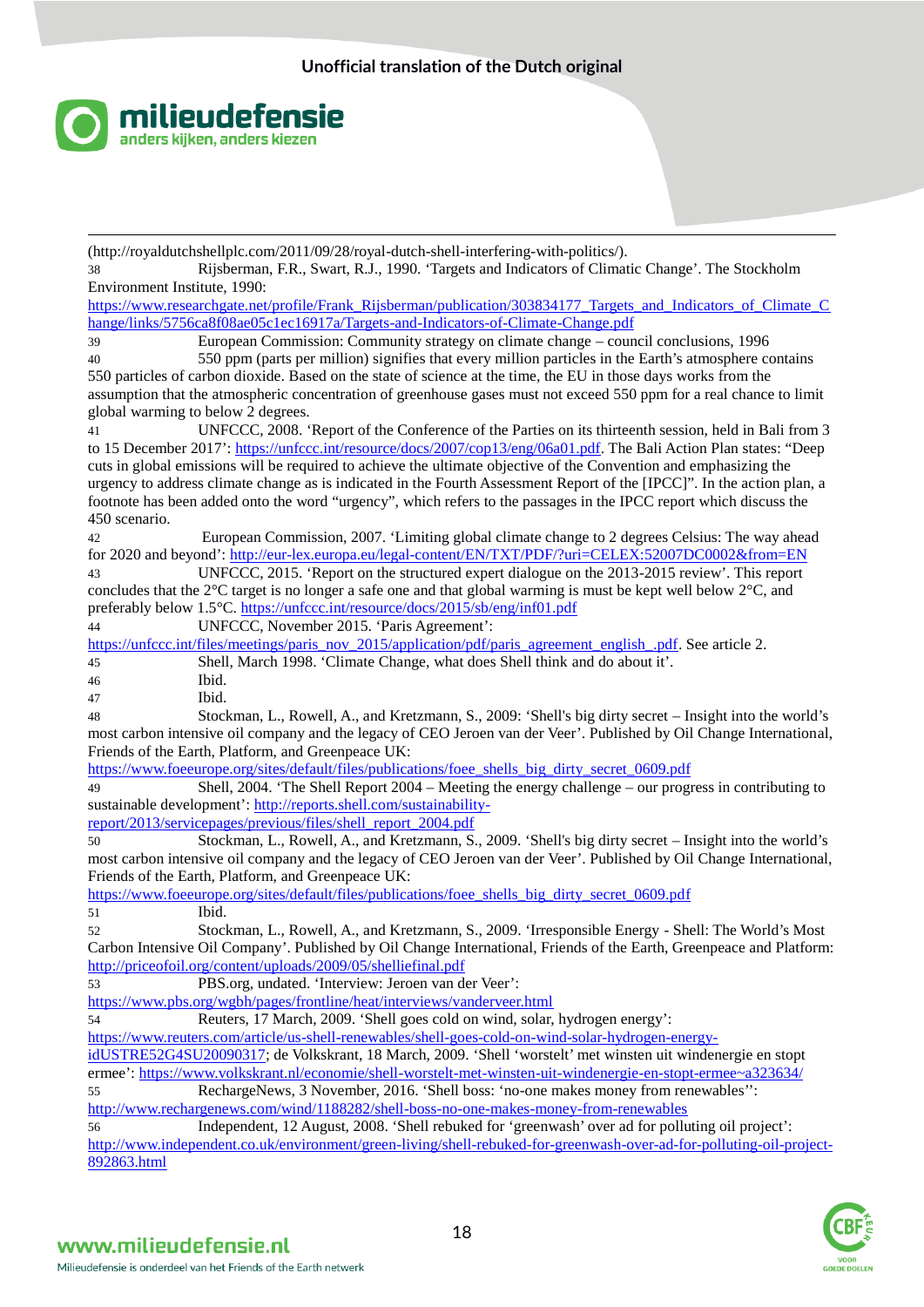

<u>.</u> 57 Reuters, 7 November, 2007. 'Watchdog says Shell recycling adverts "misleading"': [https://uk.reuters.com/article/uk-britain-shell/watchdog-says-shell-recycling-adverts-misleading](https://uk.reuters.com/article/uk-britain-shell/watchdog-says-shell-recycling-adverts-misleading-idUKL0682606820071107)[idUKL0682606820071107](https://uk.reuters.com/article/uk-britain-shell/watchdog-says-shell-recycling-adverts-misleading-idUKL0682606820071107) 58 Advertising Standards Committee, 8 March, 2012. Ruling 2012/00041: <https://www.reclamecode.nl/webuitspraak.asp?ID=71102&acCode> 59 Vrij Nederland, 27 June, 2009. 'De erfenis van Jeroen van der Veer': [https://www.vn.nl/de-erfenis](https://www.vn.nl/de-erfenis-van-jeroen-van-der-veer/)[van-jeroen-van-der-veer/](https://www.vn.nl/de-erfenis-van-jeroen-van-der-veer/) 60 Shell, 16 May, 2014. 'Shell letter in response to shareholders enquiries on climate change': [https://www.shell.com/investors/environmental-social-and-governance/sri-news-presentations-and-annual](https://www.shell.com/investors/environmental-social-and-governance/sri-news-presentations-and-annual-briefings/_jcr_content/pa)[briefings/\\_jcr\\_content/par/tabbedcontent/tab\\_667142067/textimage\\_1262076677.stream/1519763050501/9fac753c6798](https://www.shell.com/investors/environmental-social-and-governance/sri-news-presentations-and-annual-briefings/_jcr_content/pa) [5b2e3b7e123534a1c27c97ab400ca35647b4271b2ed5342be6c3/sri-web-response-climate-change-may14.pdf](https://www.shell.com/investors/environmental-social-and-governance/sri-news-presentations-and-annual-briefings/_jcr_content/pa) 61 Ibid. 62 Ibid. 63 NOS, 4 February 2016. 'Topman Shell: ik pomp alles op wat ik kan oppompen': <https://nos.nl/nieuwsuur/artikel/2084934-topman-shell-ik-pomp-alles-op-wat-ik-kan-oppompen.html> 64 Shell, 8 March 2017. 'Notice of Annual General Meeting – Royal Dutch Shell plc': [https://www.shell.com/investors/retail-shareholder-information/annual-general](https://www.shell.com/investors/retail-shareholder-information/annual-general-meeting/_jcr_content/par/expandablelist/expandabl)[meeting/\\_jcr\\_content/par/expandablelist/expandablesection\\_f2.stream/1492595235065/09f2af788de91bf1e7a360e95ec7](https://www.shell.com/investors/retail-shareholder-information/annual-general-meeting/_jcr_content/par/expandablelist/expandabl) [d6455e5c4774fa4ce3e60cab195955e779e9/2017-notice-of-meeting-shell-agm.pdf](https://www.shell.com/investors/retail-shareholder-information/annual-general-meeting/_jcr_content/par/expandablelist/expandabl) 65 Ibid. 66 Shell, 16 May 2014. 'Shell letter in response to shareholders enquiries on climate change': [https://www.shell.com/investors/environmental-social-and-governance/sri-news-presentations-and-annual](https://www.shell.com/investors/environmental-social-and-governance/sri-news-presentations-and-annual-briefings/_jcr_content/par/tabbedcontent/tab_667142067/textimage_1262076677.stream/1519763050501/9fac753c67985b2e3b7e123534a1c27c97ab400ca35647b4271b2ed5342be6c3/sri-web-response-climate-change-may14.pdf)[briefings/\\_jcr\\_content/par/tabbedcontent/tab\\_667142067/textimage\\_1262076677.stream/1519763050501/9fac753c6798](https://www.shell.com/investors/environmental-social-and-governance/sri-news-presentations-and-annual-briefings/_jcr_content/par/tabbedcontent/tab_667142067/textimage_1262076677.stream/1519763050501/9fac753c67985b2e3b7e123534a1c27c97ab400ca35647b4271b2ed5342be6c3/sri-web-response-climate-change-may14.pdf) [5b2e3b7e123534a1c27c97ab400ca35647b4271b2ed5342be6c3/sri-web-response-climate-change-may14.pdf](https://www.shell.com/investors/environmental-social-and-governance/sri-news-presentations-and-annual-briefings/_jcr_content/par/tabbedcontent/tab_667142067/textimage_1262076677.stream/1519763050501/9fac753c67985b2e3b7e123534a1c27c97ab400ca35647b4271b2ed5342be6c3/sri-web-response-climate-change-may14.pdf) 67 Ibid. 68 Shell, 28 November 2017: 'Shell updates company strategy and financial outlook, and outlines net carbon footprint ambition': [https://www.shell.com/media/news-and-media-releases/2017/management-day-2017-shell](https://www.shell.com/media/news-and-media-releases/2017/management-day-2017-shell-updates-company-strategy.html)[updates-company-strategy.html](https://www.shell.com/media/news-and-media-releases/2017/management-day-2017-shell-updates-company-strategy.html) 69 The fact that third parties and not Shell itself are the users of its products hence does not detract from Shell's own responsibility to limit those third-party emissions. By analogy, this can also be deduced from the Urgenda verdict of the District Court of The Hague, in which the court ruled that the Dutch State bears responsibility for all Dutch emissions as it has control over these emissions, even if they are caused by its citizens and companies and not by the State itself. 70 UNFCCC, 2008. 'Report of the Conference of the Parties on its thirteenth session, held in Bali from 3 to 15 December 2017': <https://unfccc.int/resource/docs/2007/cop13/eng/06a01.pdf> 71 Shell, geen datum. 'Frequently Asked Questions on Shell's "Net Carbon Footprint"': [https://www.shell.com/investors/news-and-media-releases/investor-presentations/2017-investor-presentations/2017](https://www.shell.com/investors/news-and-media-releases/investor-presentations/2017-investor-presentations/2017-management-day/) [management](https://www.shell.com/investors/news-and-media-releases/investor-presentations/2017-investor-presentations/2017-management-day/)[day/\\_jcr\\_content/par/textimage\\_4658.stream/1511859179131/bb67379c52630381c1b2d22ba48420cee173ff12d3029a7d](https://www.shell.com/investors/news-and-media-releases/investor-presentations/2017-investor-presentations/2017-management-day/) [465ab22149a1d4a3/shell-faq-net-carbon-footprint-ambition.pdf](https://www.shell.com/investors/news-and-media-releases/investor-presentations/2017-investor-presentations/2017-management-day/) 72 Shell, 28-29 November, 2017. 'Management Day: Delivering a world-class investment case'. Presentation: [https://www.shell.com/investors/news-and-media-releases/investor-presentations/2017-investor](https://www.shell.com/investors/news-and-media-releases/investor-presentations/2017-investor-presentations/2017-management-day/)[presentations/2017-management](https://www.shell.com/investors/news-and-media-releases/investor-presentations/2017-investor-presentations/2017-management-day/)[day/\\_jcr\\_content/par/textimage.stream/1511859103150/9918f5551843aba0799bd700ca80cd93918a232716990d8e738b](https://www.shell.com/investors/news-and-media-releases/investor-presentations/2017-investor-presentations/2017-management-day/) [40982da1f02c/shell-2017-management-day-presentations.pdf](https://www.shell.com/investors/news-and-media-releases/investor-presentations/2017-investor-presentations/2017-management-day/) 73 Both the IPCC and UNEP warn that new investments in carbon-intensive infrastructures – because of the large volume of these investments and the long life span of the infrastructure concerned – stand to greatly complicate and add to the cost of the energy transition, leading to a real danger that the associated future emissions will no longer be able to be avoided and the climate objective will not be met. The warnings regarding this so-called lock-in effect of these new investments can be found in, inter alia: UNEP, The Emission Gap Report 2013 [http://web.unep.org/sites/default/files/EGR2013/EmissionsGapReport\\_2013\\_high-res.pdf;](http://web.unep.org/sites/default/files/EGR2013/EmissionsGapReport_2013_high-res.pdf) IPCC, 2014, Working Group III Report, 'Climate Change 2014: Mitigation of Climate Change, Summary for Policymakers'